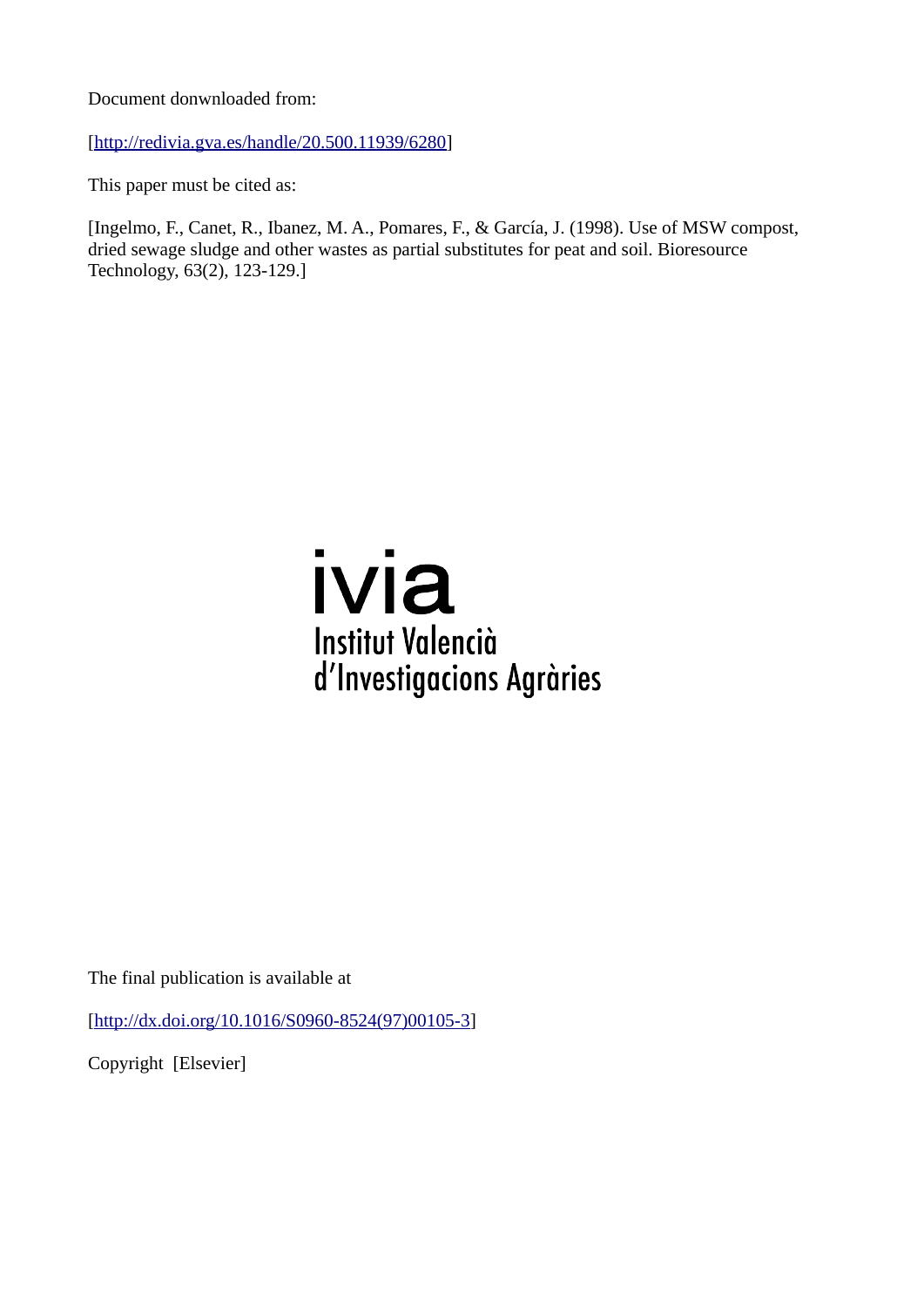# **USE OF MSW COMPOST, DRIED SEWAGE SLUDGE AND OTHER WASTES AS PARTIAL SUBSTITUTES FOR PEAT AND SOIL**

(Proposed short title : Use of residues to replace peat and soil)

### **F. Ingelmo, R. Canet, M. A. Ibañez, F. Pomares & J. García**

*Instituto Valenciano de Investigaciones Agrarias (IVIA). Dpto. Recursos Naturales Ap. oficial. Moncada, 46113-Valencia. SPAIN*

#### **Abstract**

The use of different materials such as peat, sand or forest soil in the production of substrates for ornamental plants and for revegetating sealed landfills is a practice leading to economical and environmental problems. Therefore, the feasibility of using composted municipal solid wastes (MSW), sewage sludge and other organic wastes to produce alternative substrates for ornamental plants and to improve the revegetation of a closed landfill has been investigated.

As for substrate production, a 50% of the peat content in a common substrate used in Spanish nurseries was successfully replaced with different mixtures of MSW compost, dry sewage sludge, grape marc, rice hull and pine bark, reducing cost of substrates, not diminishing quality of plants produced, and using similar amounts of water and nutrients.

Regarding revegetation of the landfill, the usual 20-40 cm thick layer of fertile soil was successfully replaced with just 5-10 cm of non-fertile soil together with a superficial layer of MSW compost (45 t/ha) or dry sewage sludge (90 t/ha), and bushy authoctonous vegetation was introduced later as usual. Good and fast vegetal covering of the landfill

1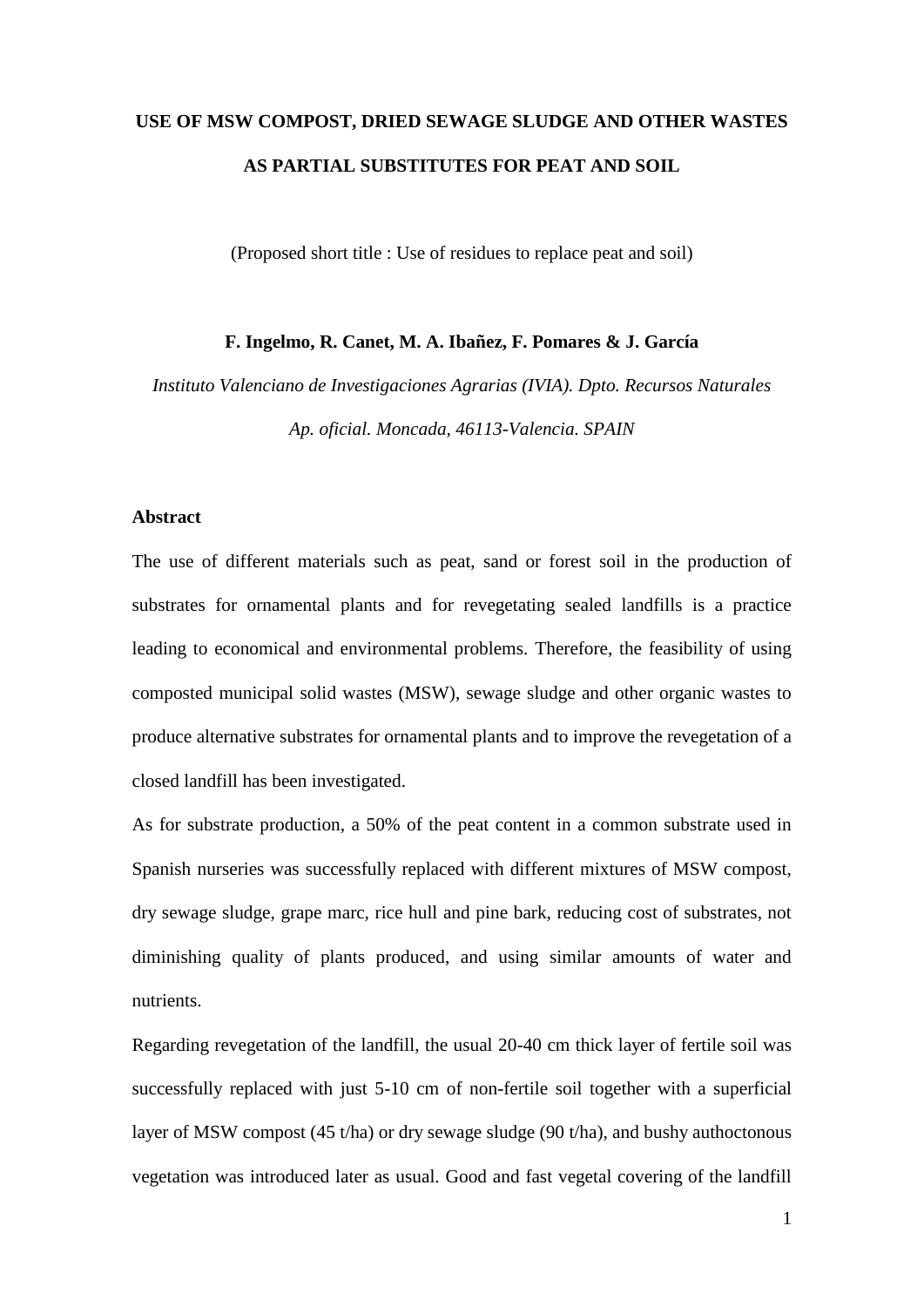was observed after both treatments, similar to that obtained with standard and environmental aggressive revegetating procedures.

**Keywords:** Peat substitutes, substrates, soil reclamation, landfill, compost, sewage sludge

#### **INTRODUCTION**

Highly valuable, in both economical and ecological senses, materials as peat and natural soils are commonly used in Spain in the production of substrates for ornamental plants (Pagés & Matallana, 1984; Guerrero & Polo, 1990) or for revegetating sealed urban waste landfills (Pastor *et al.*, 1993). Nevertheless, these materials might be fully or partially replaced with various organic refuses as MSW compost, sewage sludge, pine bark, sawmill residues, grape marc, rice hull, etc., giving rise to environmental benefits, since ecosystem damages caused by soil or peat extraction are avoided, and the impact of residues accumulation is minimized (Raviv *et al.*, 1986), and economical benefits, since use of residues means lower costs than those derived from conventional materials (purchase, delivery, etc.), consequently improving competitivity of user companies (Abad, 1991).

In 1988, Bunt reviewed alternative materials for replacing soil and peat in substrate production, emphasizing the illegality of the extraction of such valuable materials. In the same way, other authors (Hanan, 1981; Bilderback *et al.*, 1982) studied hydrophysical characteristics of various alternative substrates (almond and peanut hulls, ovine manure, etc.). After studying characteristics of different alternative substrates, Raviv *et al.* (1986) reported that combinations of sewage sludge and MSW compost with other residual materials as pine bark, grape marc or rice hull are worth to be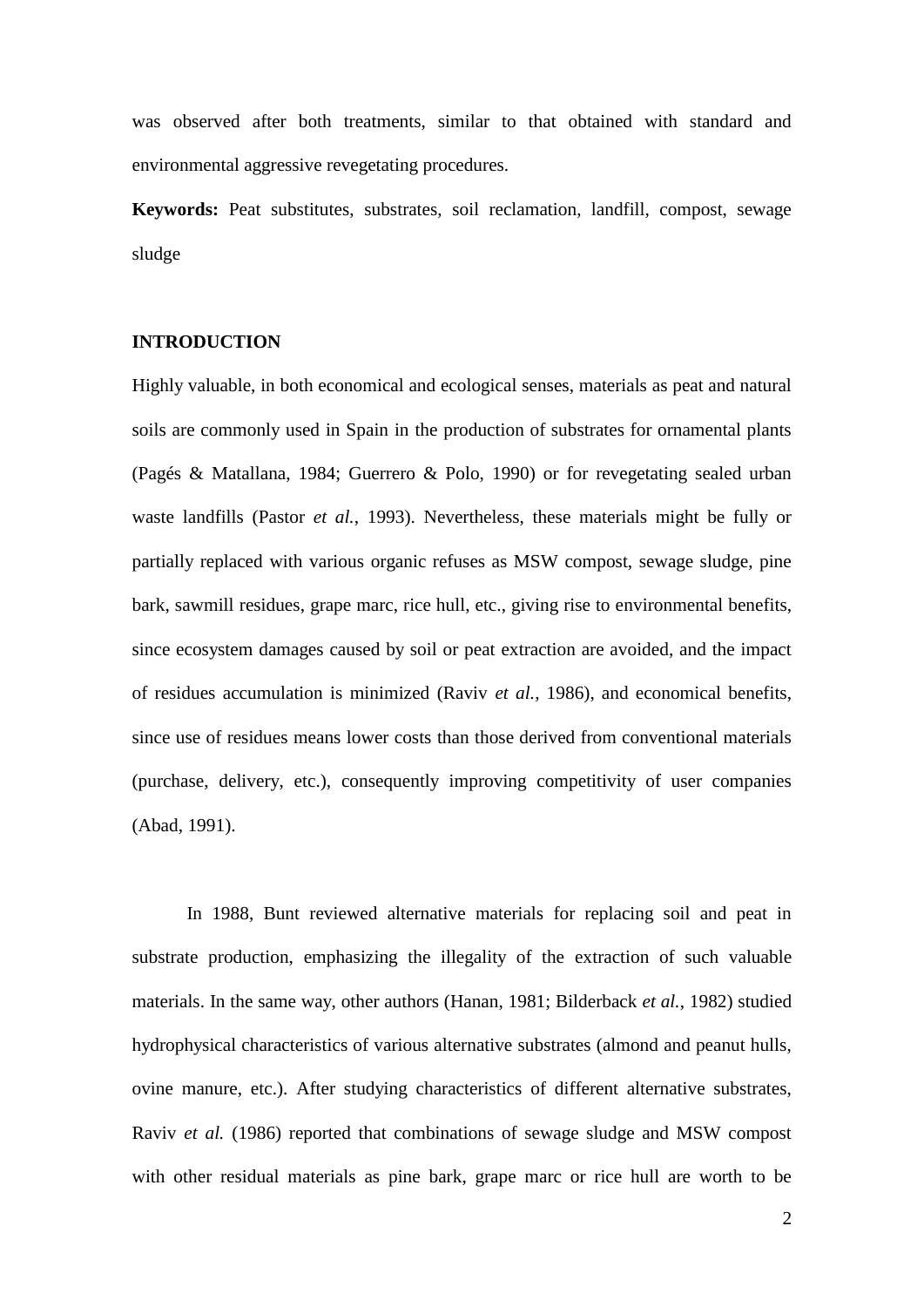investigated because negative properties of single materials as heterogeneity, high salinity, low content of organic matter, low cation exchange capacity or high contents of contaminants can be minimized, obtaining a sound and cheap substrate instead.

During the last years, surface sealing and re-vegetation of urban landfills has become one of the most remarkable activities of environmental reclamation (Pastor *et al.*, 1993). Generally, sealing is carried out by using materials originated in quarries, or even top layers of natural soils, giving rise to a strong environmental impact. These materials are usually amended with clay, peat or forest soil, and fertilizers and mycorrhiza are also added in most cases to improve their poor characteristics. Lack of seeds, high salinity, and oligotrophic chemical conditions in sealing materials seem to be the main inconveniences for natural re-vegetation of these degraded areas and implantation of native plants is usually needed.

Recently, we have studied different characteristics of sewage sludges and MSW composts in the Mediterranean area (Roca & Pomares, 1991; Canet & Pomares, 1995; Canet, 1995) and the feasibility of using such products for revegetating degraded soils through native bushy plants introduction (García, 1989; Ingelmo, 1990; Ibáñez, 1995). Our work has been carried out in soils developed on calcareous materials (marls and clays) under dry Mediterranean climate. One of the main results of the investigations was the development of a technique for minimizing the soil needs in the revegetation of closed landfills. In this procedure, the layer of fertile soil usually added for plants to settle and develop in such a degraded substrate is replaced by a layer of dry sewage sludge or MSW compost applied to the landfill surface. The optimal thickness of the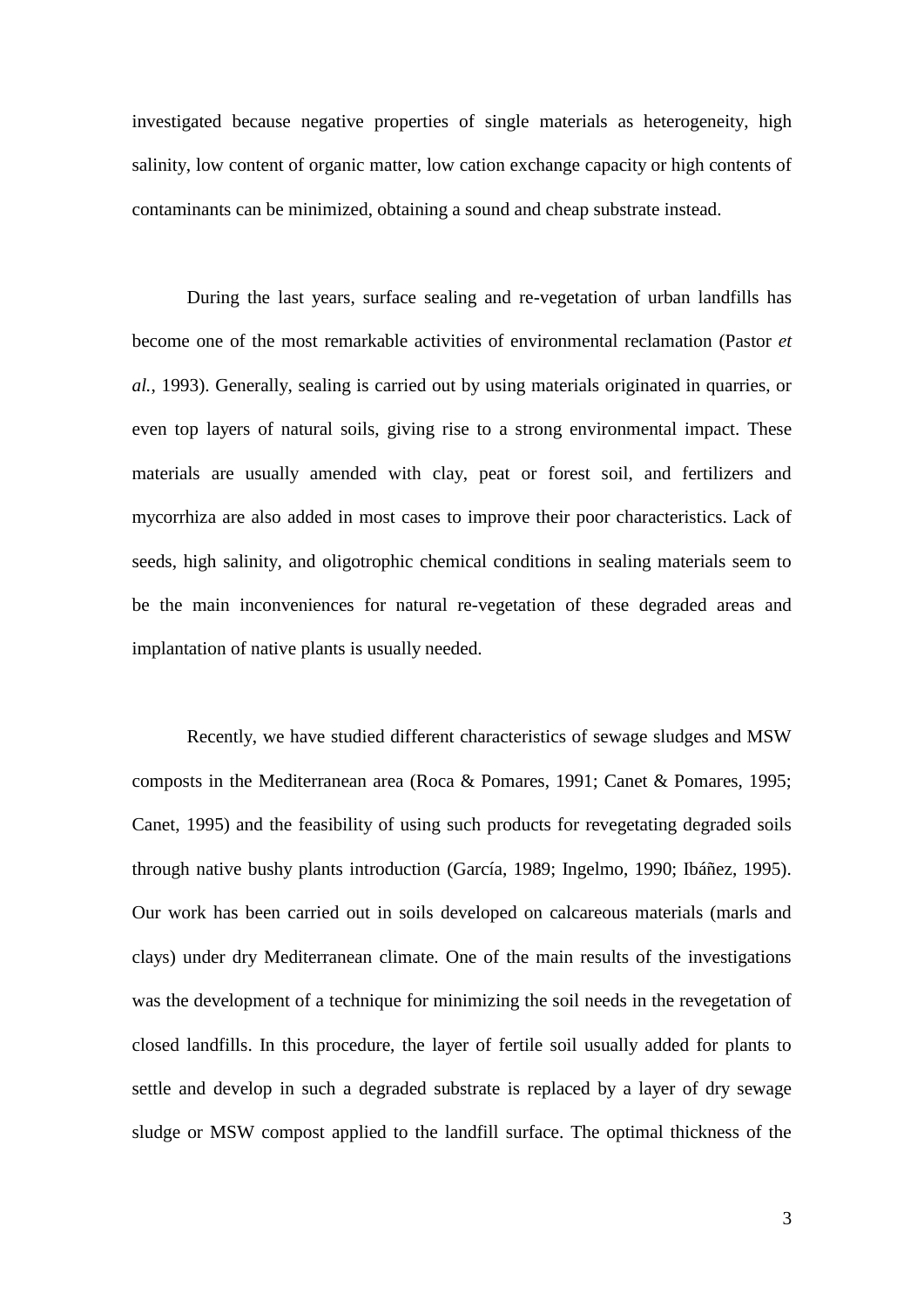layer (1 cm) was found by Ibañez (1995) and is particularly related with the improvement of the hydrophysical characteristics of the soil.

Given this, the study we expose on these pages had two different aims. First, we investigated the feasibility of reduce the peat content in substrates for ornamental plant production by replacing it with selected organic residues. The main chemical and hydrophysical characteristics of the new substrates were evaluated, and their suitability was tested in two commercial nurseries. On the other hand, we carried out the revegetation of a sealed urban landfill by introducing native bushy plants after superficial applications of dry sewage sludge or MSW compost. We evaluated the results obtained with both amendments and compared them with those in landfills re-vegetated with standard procedures.

#### **MATERIAL AND METHODS**

#### **Partial replacement of peat in substrates for ornamental plant production**

Two commercial nurseries devoted to producing ornamental plants collaborated in the experiment and tested the alternative substrates in real conditions of production. One of the most usual substrates (50% peat plus 50% grape marc) used in Spanish nurseries was established as control, and the alternative substrates were made up by replacing the half of the peat content in the control with several combinations of five different residual materials : anaerobically-digested sewage sludge, fully-matured MSW compost, grape marc, rice hull, and pine bark. All of them were used in dry form. Higher rates of peat replacement were discarded in order to avoid reluctance from commercial nurseries to use substrates too different from the usual ones, although research on full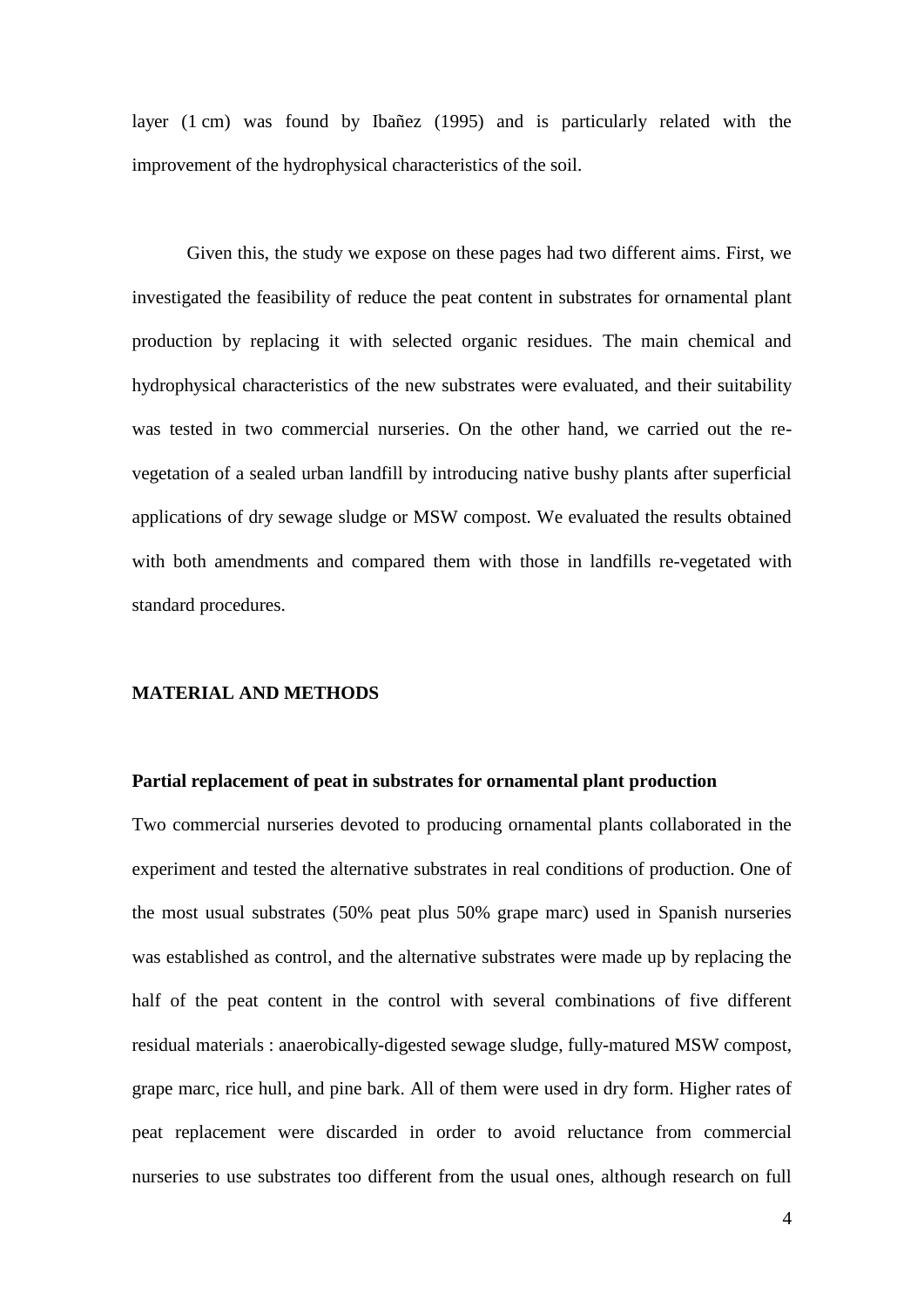replacement of peat is currently in course. Composition of all alternative substrates investigated, together with their cost is shown in Table 1. Their hydrophysical characteristics were determined according to methods described by Bunt (1988), whereas their main chemical and physicochemical characteristics were determined following the Official Methods of the Spanish Ministry of Agriculture (M.A.P.A., 1986).

Different species of plants were grown for evaluating the suitability of substrates: *Nerium oleander* and *Rossmarinus officinalis* in Nursery I, and *Cupressus sempervirens* and *Rossmarinus officinalis* in Nursery II. For each individual species, the experimental design consisted of four random blocks containing 30 pots (17 cm wide and 17 cm long) per substrate. All experimental pots were fertirrigated as usually in each nursery. Ten months after planting, plant heights were measured. According with each nursery's criteria, percentages of 1<sup>st</sup> quality *R. officinalis* plants were also determined. Statistical significance of results obtained was assessed through multiple ANOVA (F and Duncan's multiple range tests) at the 95% level of probability.

#### **Revegetation of a sealed urban landfill**

The study was carried out in a domestic waste landfill located at Benisanó (Valencia, Spain) and sealed in October 1994. This landfill had been excavated over marls and clays under a dry temperate-Mediterranean climate environment (annual average precipitation and temperature equal to 532.7±581.2 mm and 16.3±5.6ºC, respectively; n=30 years). The sealing was made by means of the addition and compacting of a 20-30 cm thick layer of marls and clays. Later, a new 5-10 cm thick layer of the same material was added, and then loosened by tillage in order to help the re-vegetation. Once sealed,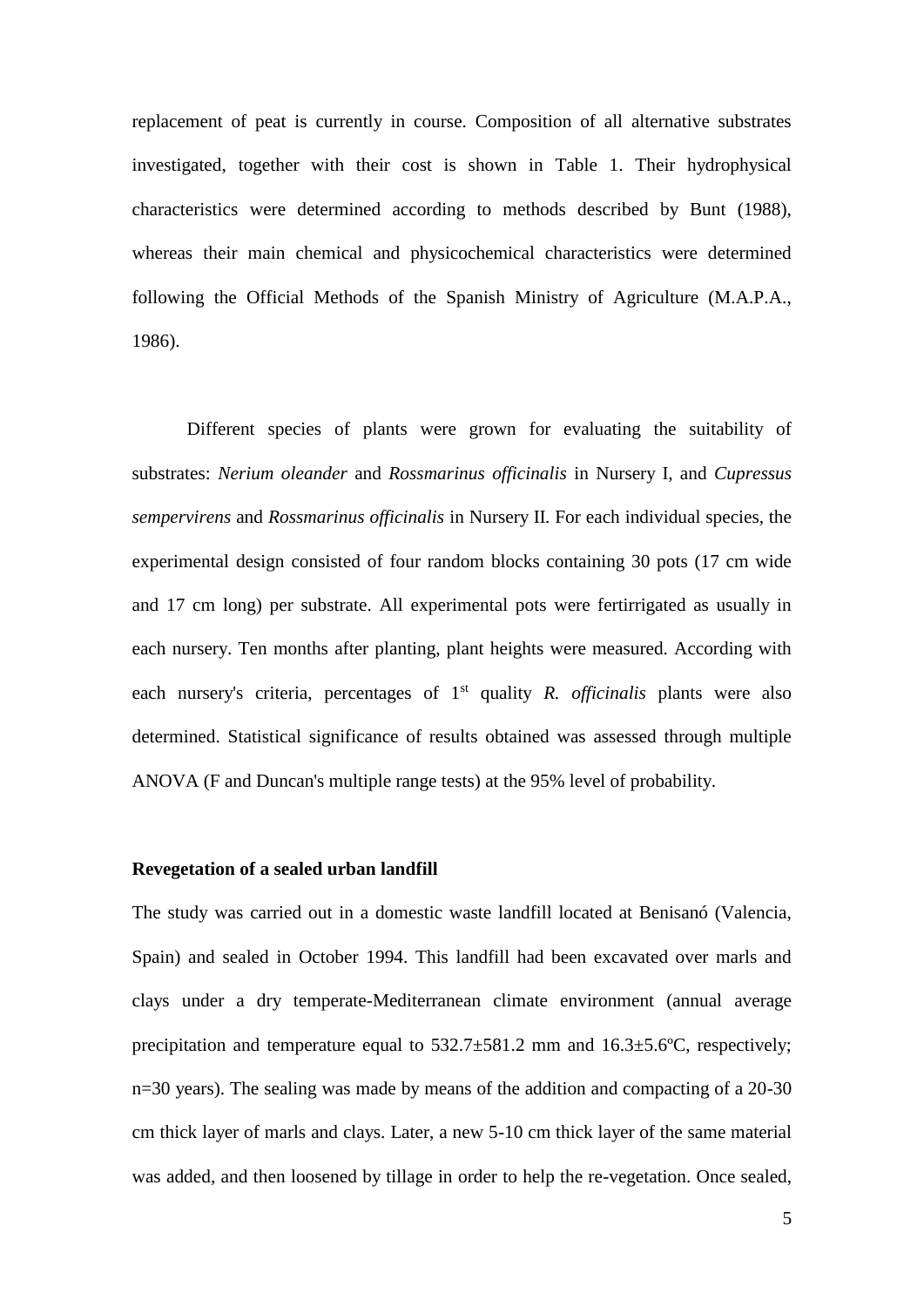the landfill site occupied 0.5 ha approximately, and owned a sunny overall slope (5.5% mean slope, 203ºN pointed).

Taking into account shape, size and slope distribution of the landfill site, this was divided into ten  $450 \text{-} m^2$  rectangular plots, longitudinally arranged. Four plots were covered with an 1-cm thick (90 t/ha) layer of dry anaerobically-digested sewage sludge, and four were covered similarly with matured MSW compost (45 t/ha), whereas two plots remained untreated as control for evaluating if the results depended on the treatments or were caused by the characteristics of the material used in the sealing. The sludge used had 28.6% of organic matter, 2.02 of N, 2.71 mg/kg of Cd, 496 mg/kg of Cr, 549 mg/kg of Cu, 138 mg/kg of Ni, 338 mg/kg of Pb, and 1730 mg/kg of Zn, whereas the MSW compost had 57.1% of organic matter, 2.05% of N, 2.06 mg/kg of Cd, 58 mg/kg of Cr, 581 mg/kg of Cu, 62 mg/kg of Ni, 436 mg/kg of Pb, and 1180 mg/kg of Zn. These organic amendments were manually applied and spread on the soil surface, with no later tillage.

All plants used for revegetating the site were introduced manually as seedlings. *Atriplex halimus* (an autochthonous halophyte fodder shrub) was the most introduced plant, with a rate of 950 plants/ha. Other native species implanted in the landfill were *Rosmarinus officinalis*, *Erica multiflora*, *Rhamnus lycioides* (all three with a rate of 225 plants/ha), *Coronilla juncea*, *Coronilla vimminalis* (leguminous plants, with a rate of 150 plants/ha), and *Tamarix africana* (an halophyte ornamental shrub, with a rate of 33 plants/ha). The only non-autochthonous plant introduced was *Atriplex nummularia*, a drought-resistant fodder shrub from Australia, and the rate used was 225 plants/ha.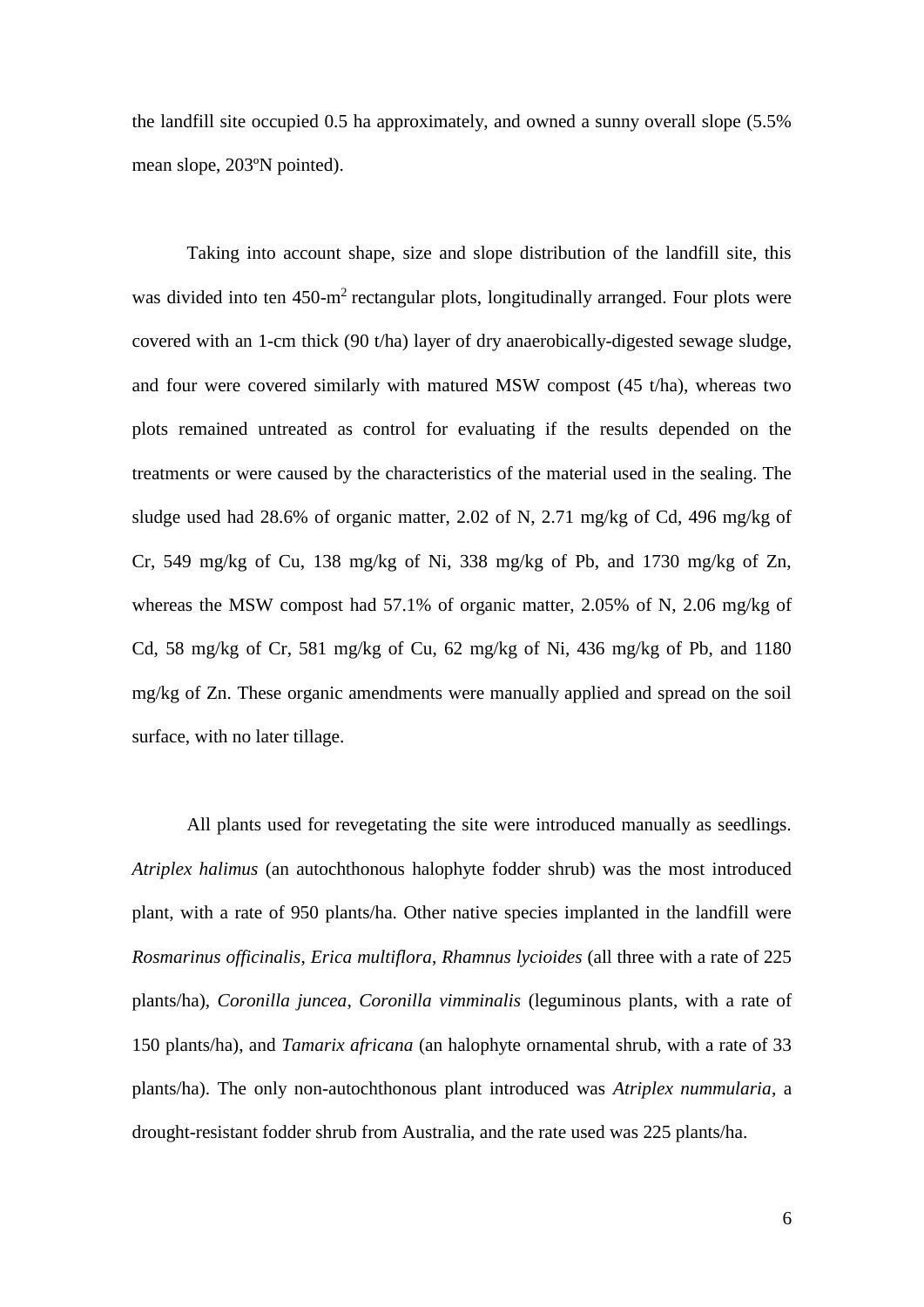Composite soil samples were randomly taken (0-10 cm depth) in the three treatments (sludge, compost and control) one year after revegetation, and their main analytical characteristics were determined following the Official Methods of the Spanish Ministry of Agriculture (M.A.P.A., 1986). Survival, height and cover of all implanted species were also measured at that date, according to formulas by Phillips & MacMahon (1981). Spontaneous plants were inventoried 20 months after the treatments application, using random 60-m<sup>2</sup> subplots within the  $450 \text{-} m^2$  experimental plots, and the cover reached by these plants was also measured. Over 20 landfills revegetated by standard procedures were visited, and different engineers were also consulted in order to evaluate the performance obtained in the revegetation of our sealed landfill.

## **RESULTS AND DISCUSSION**

#### **A. Use of peat-alternative substrates**

The main hydrophysical characteristics of the substrates prepared are shown in Table 2. The highest particle and bulk densities were found in S1, S3, S4 and S7 substrates, in which peat were replaced by sewage sludge, but their total porosities were lower than in the control and acceptable according to ranges proposed by Bunt (1988). No remarkable differences occurred in air space, easily available water, and water buffering capacity. All peat-alternative substrates showed higher microporosities than control. This fact is especially interesting, since increases in microporosity improve rewettability of substrates due to both a raise of their water holding capacity and also a reduction of drainage (Beardsell *et al.*, 1982).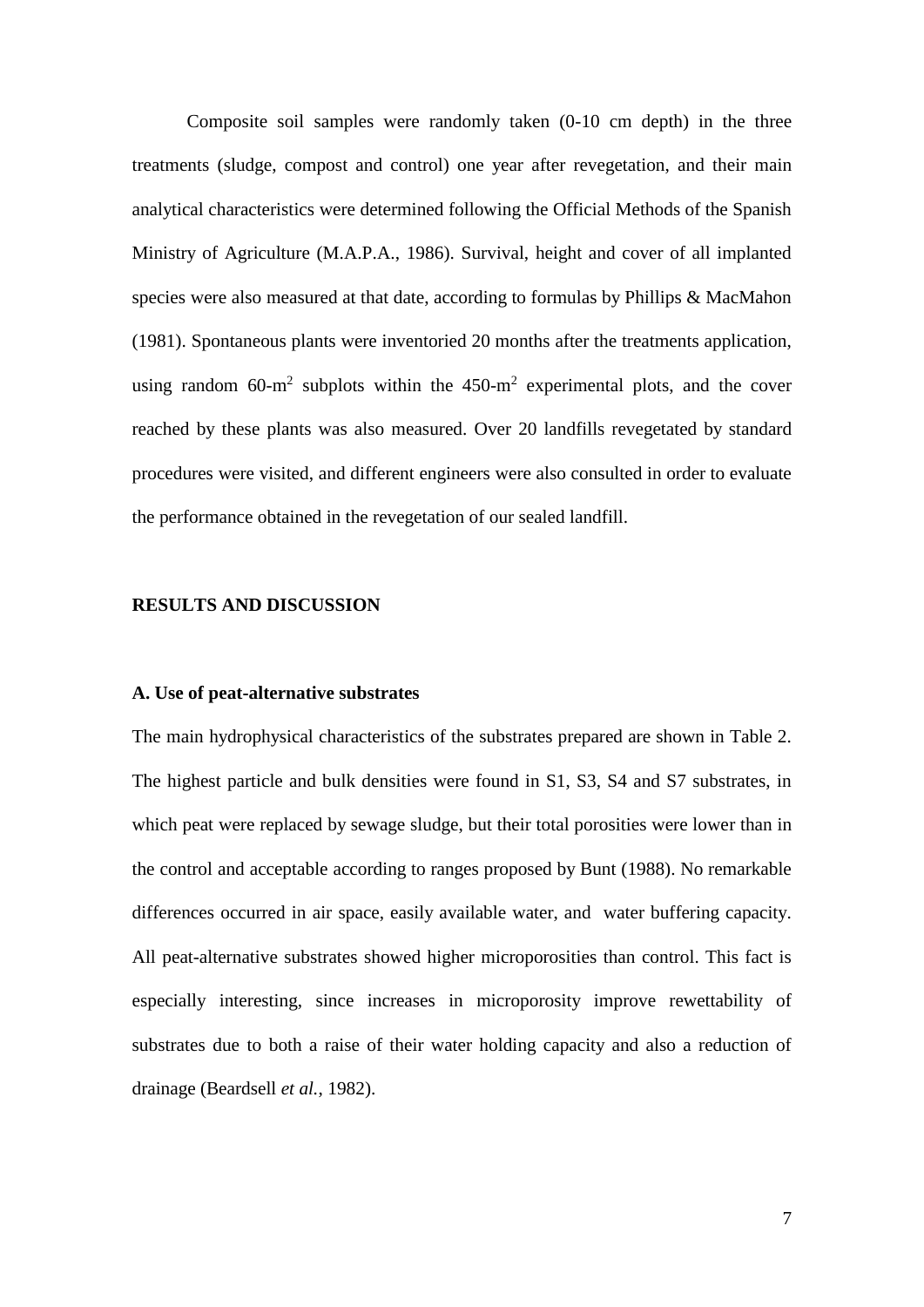The main chemical and physicochemical characteristics of substrates are listed in Table 3. Values of pH in the saturation extract ranged from 6.91 to 8.13, the control being the lowest. Electrical conductivities were very high, with the exception of the control which gave a relatively low value. All these conductivities were however much lower at the end of the experiment due to leaching. Despite this last fact, all substrates gave conductivity values much higher than those proposed for an ideal substrate (Bunt, 1988). Boron levels were similar in all the cases, ranging from 1.03 to 1.58 mg/l. These values may be toxic for sensitive species (Ayers & Wescot, 1985). Total organic matter was higher than 60% in all substrates, the control giving the highest level. Total nitrogen contents were moderate, ranging from 1.50 to 2.05%. Heavy metals contents in all substrates (Table 4) were lower than limit values in sewage sludge intended for agricultural use (CEC, 1986).

Table 5 shows the most remarkable results regarding substrates suitability. All peat-alternative substrates gave significantly lower heights of *N. oleander* plants than control. As for *C. sempervirens*, the highest value corresponded again to the control, but S3 and S7 substrates gave rather similar heights. In the case of *R. officinalis*, S1 substrate showed very high values in the two nurseries, whereas S6 substrate seemed to be the worst product. Very similar results were observed for the percentages of  $1<sup>st</sup>$ quality plants of *R. officinalis* in the two nurseries: the best values were obtained using S1 substrate, and the worst ones using the S6.

#### **B. Revegetation of a sealed urban landfill**

The main chemical characteristics of soil in the landfill site after treatments are shown in Table 6. These data can be valuable to assess the fertility condition of the soil and the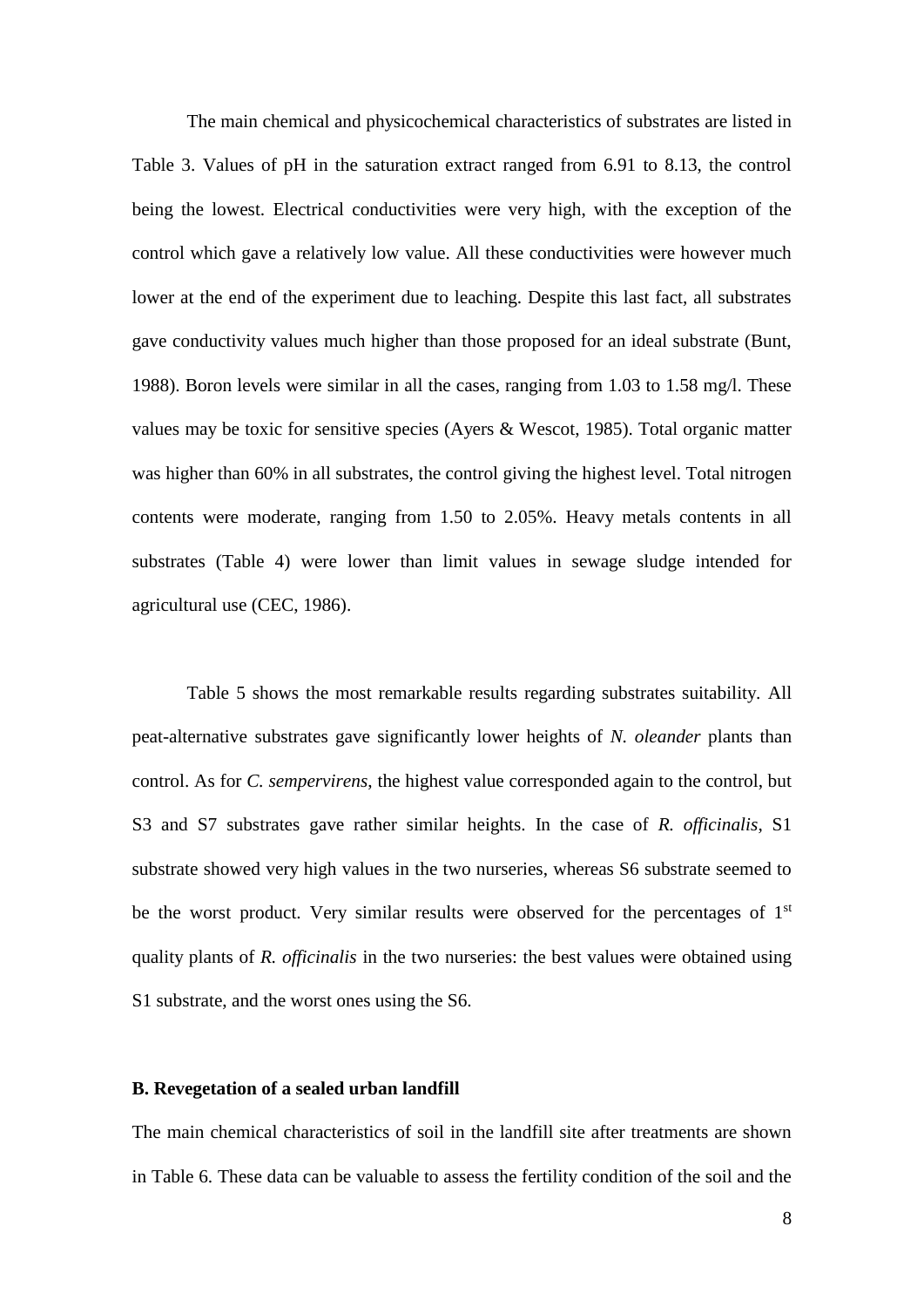real chances for its revegetation. Thus, the amount of humic acids in compost-treated plots almost doubled that observed in the other treatments. Organic and mineral nitrogen contents were clearly higher in organic treatments than in the control, as expected. In these cases, the higher application rate needed to set up an 1-cm thick layer of sludge (90 t/ha versus 45 t/ha of MSW compost) accounted for the higher values observed for this treatment, since both organic amendments had similar contents of nitrogen.

As expected, heavy metal contents in soils treated with organic amendments were higher than in the control plots. Nevertheless, maximum levels allowed by European Communities (CEC, 1986) were not exceeded. The highest values were found in the sludge-treated soil because of the higher metal contents in that amendment, and the higher rate of application used.

Survival percentages of introduced plants are displayed in Table 7. Organic treatments produced higher survivals of halophyte species than the untreated control. As for the other species, MSW compost treatment gave the highest values, excepting the case of *C. juncea*, since more plants survived in untreated plots. All these values were clearly higher than those reported by Herrera *et al.* (1993) after using different revegetation techniques on Mediterranean desertified ecosystems. Nevertheless, the survival percentages we found in the sludge-treated soil were lower than those Ibañez (1995) reported after applying a similar revegetation treatment. This could be caused by higher phytotoxicity of the sludge used or by the severe drought of 1995 (only 140 mm of water were measured in the landfill through a pluviometer). In addition to scarce rainfall, disposition of sludge-treated plots and slope distribution into the landfill made arrival of runoff water from outside rather difficult.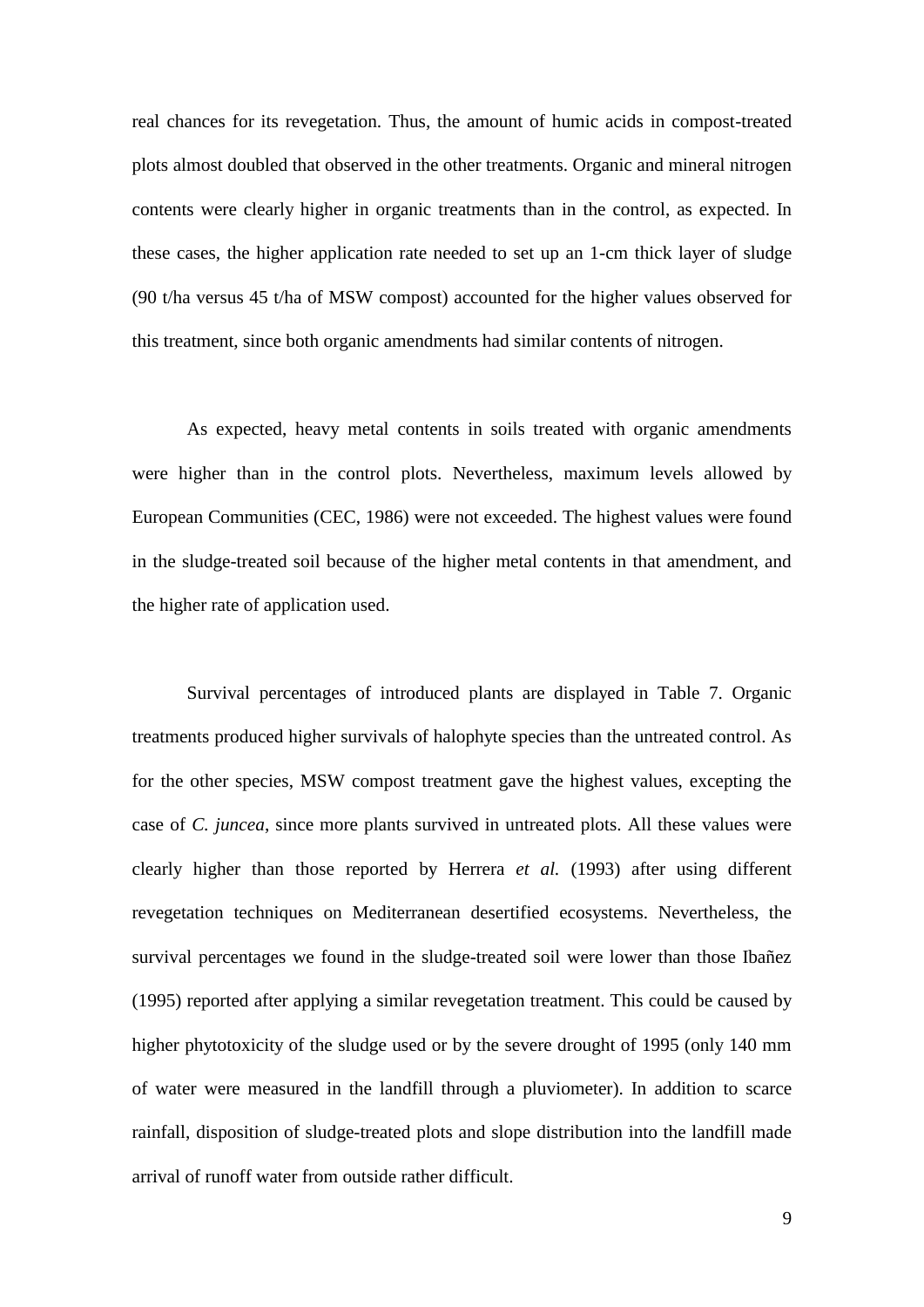Cover percentages and heights of introduced *A. halimus* plants are shown in Table 8. Values of cover were higher and their variability was lower in the organicallytreated plots. Highest height values and lower deviations were obtained with compost treatment. Data variation between transecta were caused by different routes of runoff water according to the slopes distribution into the landfill. The best values of cover and plant height were obtained in the compost-treated plots due to the higher fertility this amendment produced in soil and the optimal situation of these plots for runoff water accumulation. In this way, MSW compost seemed to be idoneous for landfill revegetation since it gave rise to higher amounts of *A. halimus* biomass than the untreated control, and even improved the survival of the other native species. As Le Houerou (1992) reported, saltbushes as *Atriplex* spp. can play a remarkable role in reclamation of Mediterranean arid ecosystems because of their use as fodder, thus contributing to the maintenance of biogeochemical cycles.

Finally, an inventory of spontaneous vegetation into the landfill is listed in Table 9. The highest cover percentage was observed in compost-treated plots, but the highest diversity occurred in the control. This lower number of species into the organicallytreated plots can be caused by negative effects on germination and early development because of ammonia released during amendments decomposition or the heavy metal contents in that materials. The strong development of *B. fruticulosa* into the organicallytreated plots was remarkable and probably caused by a quick response of this ruderal species to the improvement of soil fertility. Seeds produced by *A. halimus* introduced plants only germinated and settled in the organically-treated plots. This is an interesting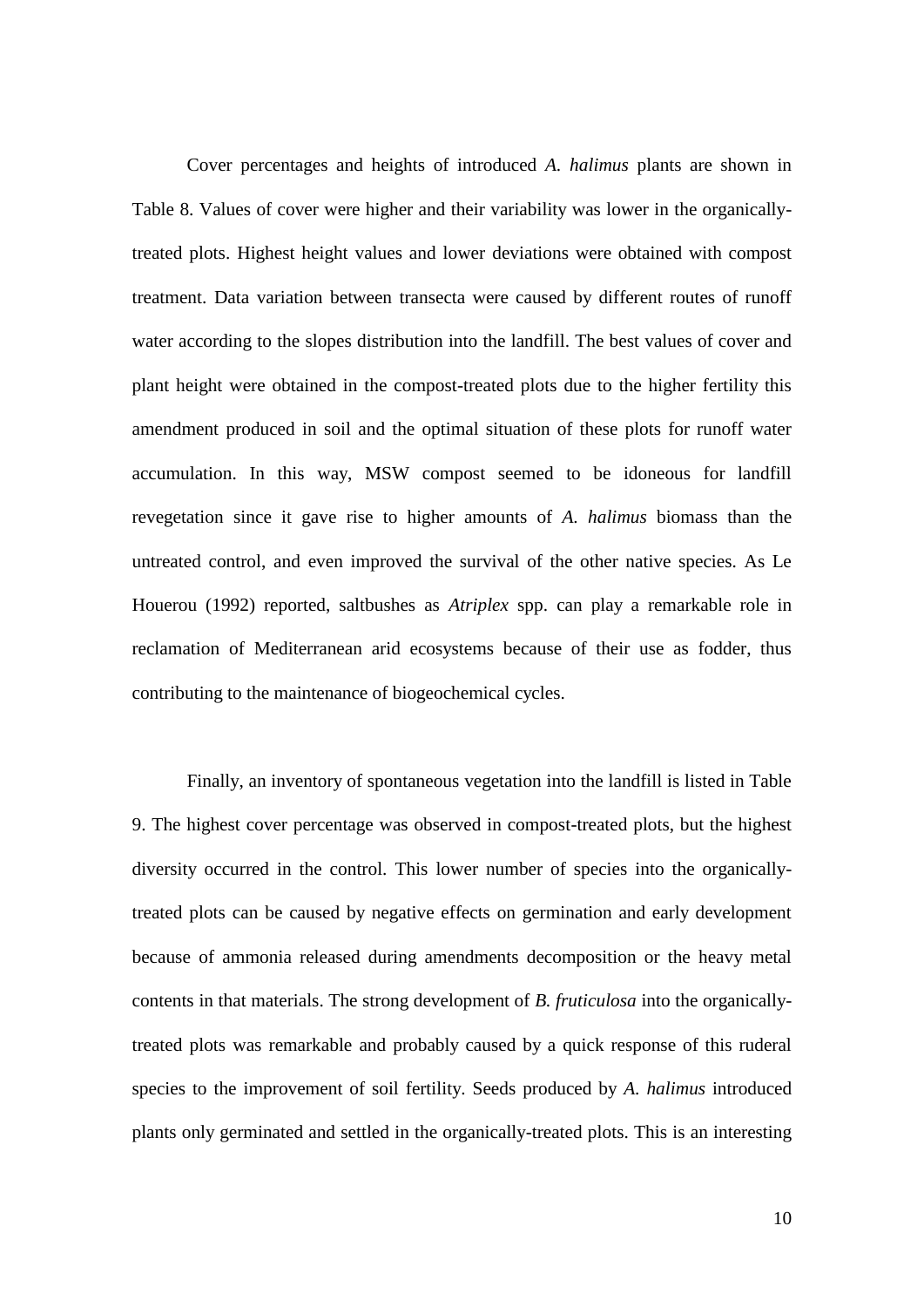fact, since further implantations are thus not needed thereafter, and successive croppings of these plants may help to remove contaminants out the landfill.

Later visits to landfills revegetated through environmental aggressive, standard procedures, and discussions with engineers from companies devoted to soil reclamation showed the soundness of the results obtained with the application of organic residues.

#### **CONCLUSION**

The prepared peat-alternative substrates showed a good suitability for production of ornamental plants, since height and quality of plants were similar or even better than those obtained with the control substrate. An interesting cut (from 20 to 40%) in relative cost was achieved, and the amounts needed of water and nutrients were similar.

With regards to the revegetation of a sealed landfill, the ecologically aggressive standard procedures of revegetation were successfully avoided by replacing the commonly used layer of fertile soil with an 1-cm thick superficial layer of sewage sludge or MSW compost. The vegetal cover of the landfill grow faster and better using these organic treatments, and the development of spontaneous vegetation was also favoured. MSW compost seemed to be the best treatment, since cover and percentage of survival of introduced plants were higher than those of the other treatments. Visits to other landfills revegetated through standard procedures and discussion with specialists also showed the soundness of the results obtained by using organic wastes.

#### **AKNOWLEDGMENT**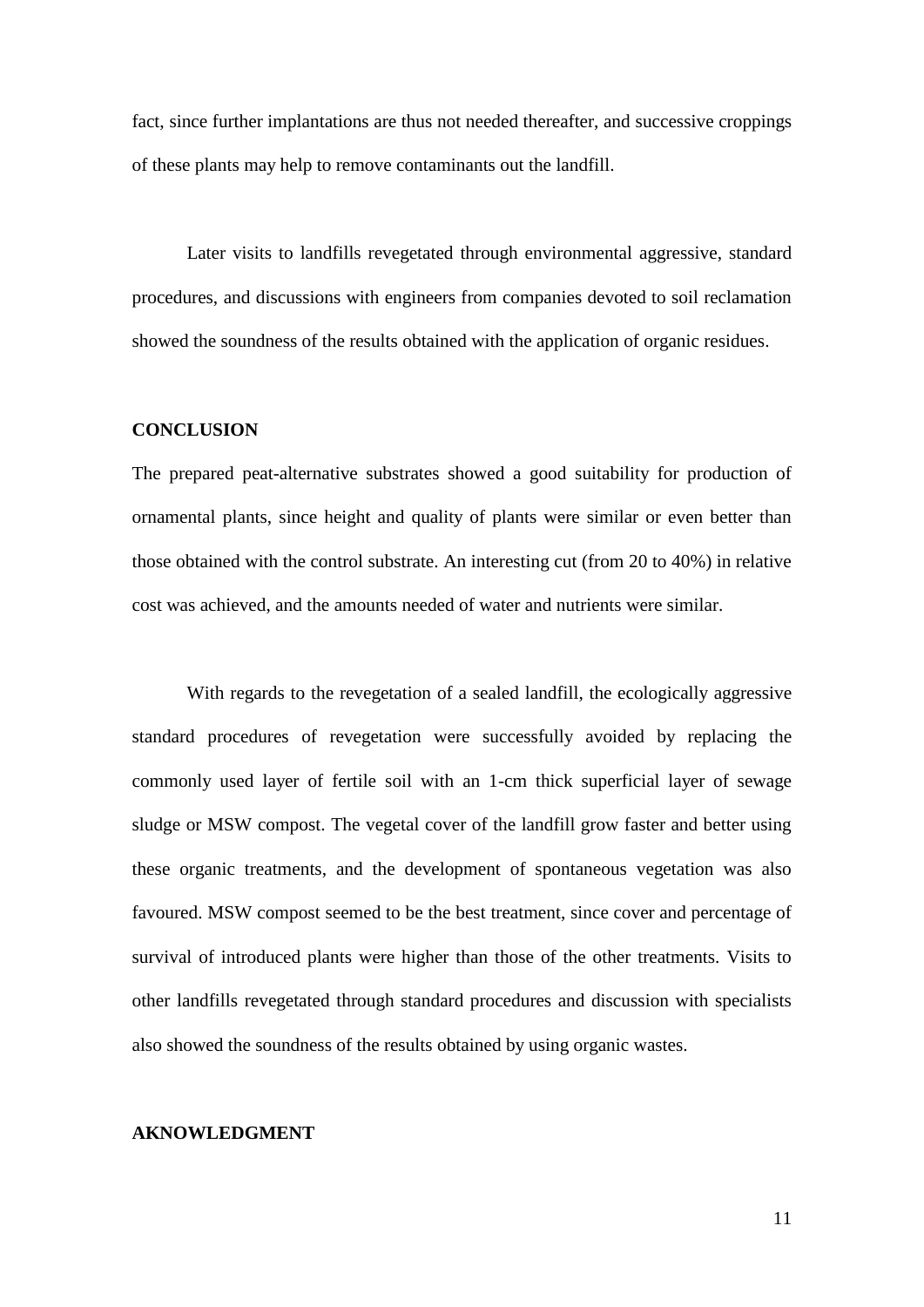This work has been supported by the Generalidad Valenciana (Spain) through two research projects in association with the Asociación Profesional de Flores, Plantas y Afines de la Comunidad Valenciana (use of peat-alternative substrates) and the Consejeria de Medio Ambiente de la Generalidad Valenciana (revegetation of a sealed landfill).

# **REFERENCES**

Abad, M. (1991). Los sustratos hortícolas: Características y manejo. In *Actas II Congreso Nacional de Fertirrigación*, pp. 1-15. Fundación para la Investigación Agraria. Almería.

Ayers, R.S. & Westcot, D. W. (1985). Water quality for agriculture. Irrigation and Drainage. Paper nº29. FAO. Roma. 97 pp.

Beardsell, D. V. & Nichols, D. G. (1982). Wettability properties of dried-out nursery container media. *Scientia Horticulturae*, **17**:49-59.

Bilderback, T. E., Fonteno, W. C. & Johnson, D.R. (1982). Physical properties of media composed of peanut hulls, pine bark and peatmoss and their effects on *Azalea* growth. *J. Amer. Soc. Hort. Sci.*, **107**:522-525.

Bunt, A. C. (1988). Media and mixes for container grown plants: a manual on the preparation and use of growing media for growing pot plants. 2nd edition. Ed. Unwin Hyman Ltd. London. 309 pp.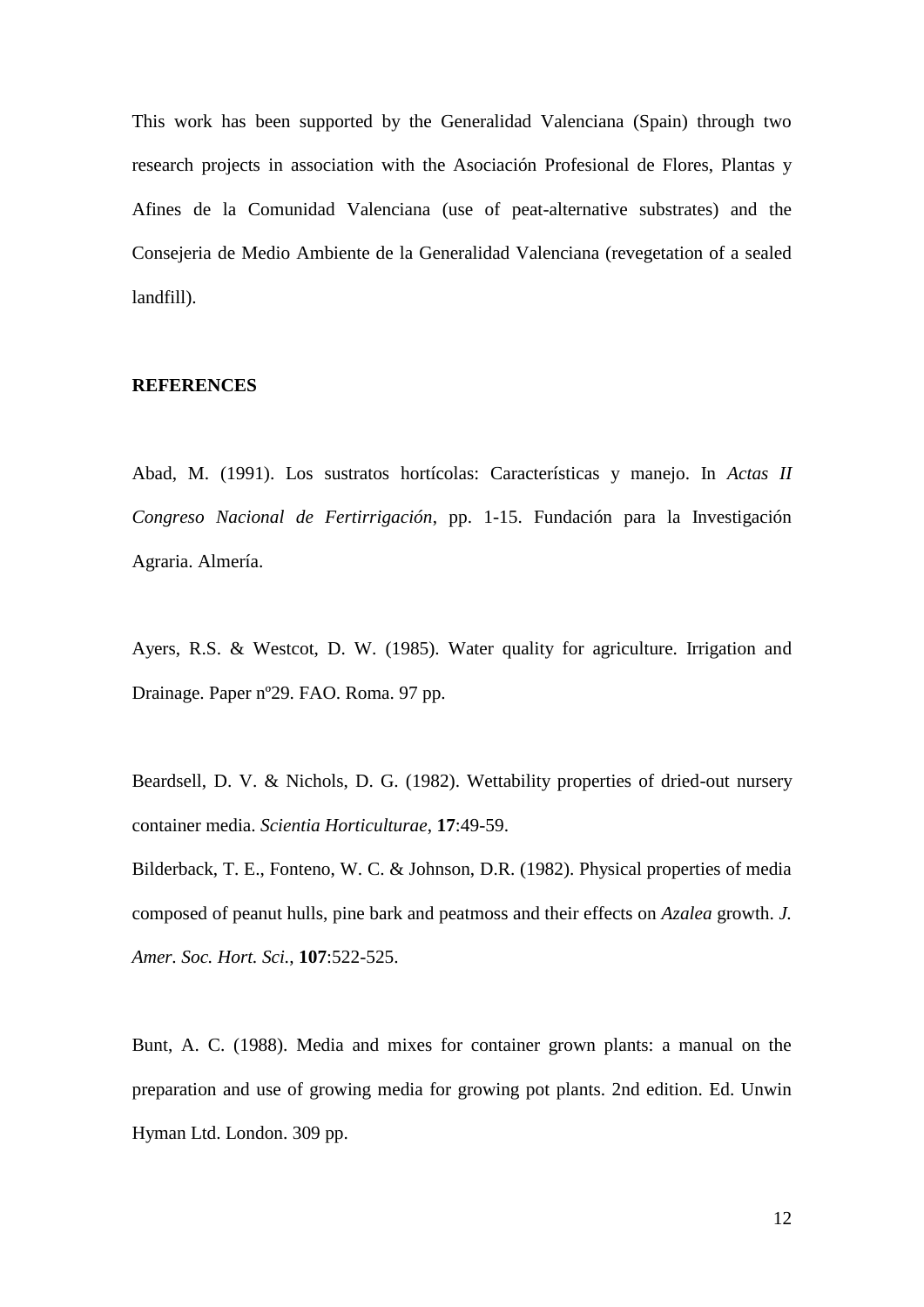Canet, R. (1995). Elaboración de modelos de predicción de la contaminación del suelo por metales pesados. Doctoral Thesis #240-14. University of Valencia. Publishing Service. I. S. B. N. 84.370.2235.5. 288 pp.

Canet, R. & Pomares, F. (1995). Changes in physical, chemical and physicochemical parameters during the composting of municipal solid wastes in two plants in Valencia. *Bioresource Technology*, **51**:259-264.

C. E. C. (1986). Council of the European Communities. Directive of 12 June 1986 on the protection of the environment, and in particular of the soil, when sewage sludge is used in agriculture (86/278/CEE). *Official Journal of the European Communities*, L181: 6-12.

García, J. (1989). Restauración de zonas y ecosistemas en degradación. *Hojas divulgadoras*, 13/HD. M. A. P. A. Madrid.

Guerrero, F. & Polo, A. (1990). Usos, aplicaciones y evaluación de turbas. *Ecología*, **4**:3-13.

Hanan, J. J. (1981). Bulk density, porosity, percolation and salinity control in shallow, freely draining, potting soils. *J. Amer. Soc. Hort. Sci.*, **106**:742-746.

Herrera, M. A., Salamanca, C. P. & Barea, J. M. (1993). Inoculation of legumes with selected arbuscular mycorrhizal fungi and rhizobia to recover desertified mediterranean ecosystems. *Appl. Environ. Microbiol.*, **59**(1):129-133.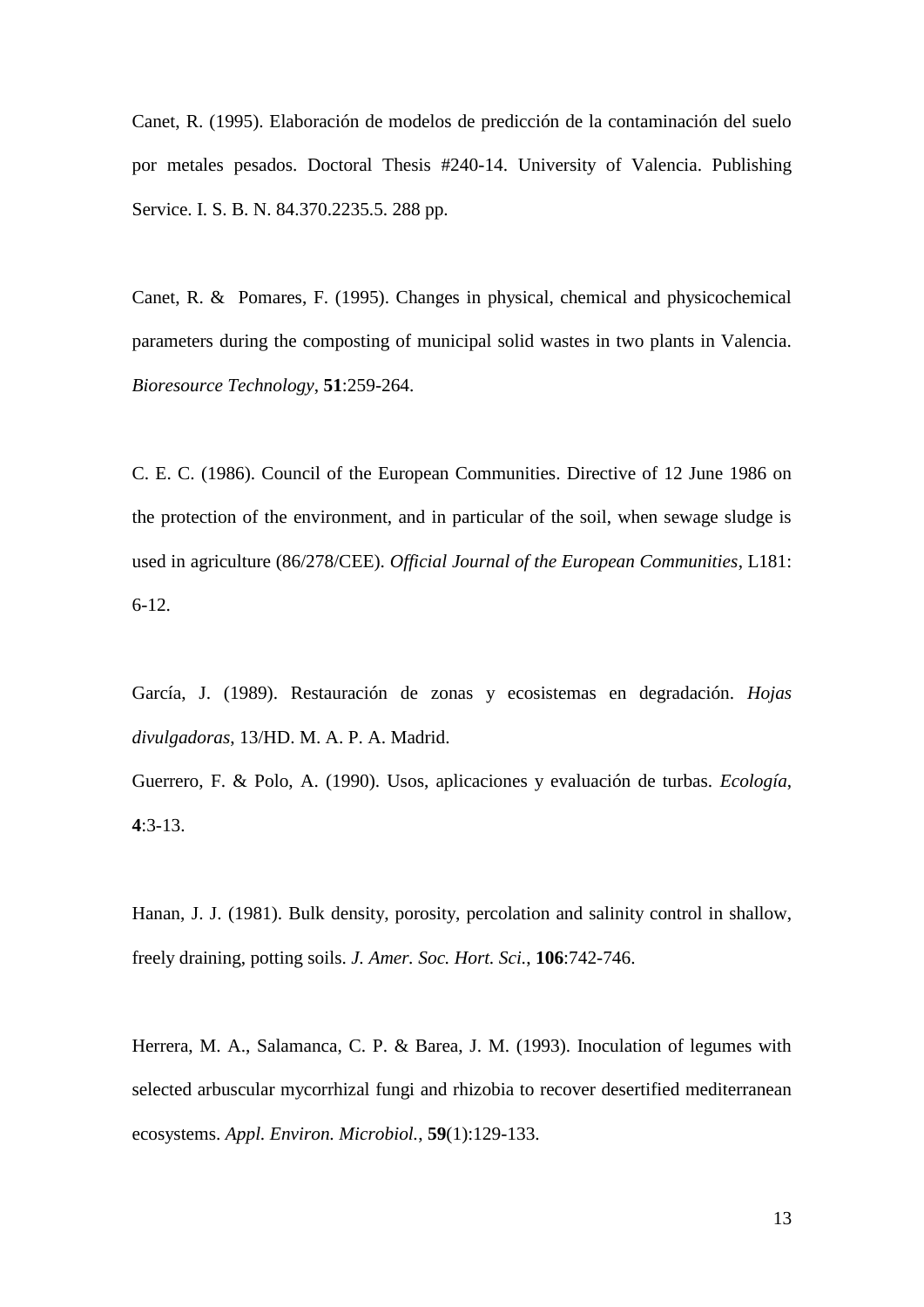Ibañez, A. (1995). Regeneración de suelos erosionados mediante la adición de lodos anaerobios de depuradora. Doctoral Thesis. University of Valencia. 271 pp.

Ingelmo, F. (1990). The role of soil physics in fighting soil degradation. A case study in the Valencia region. Spain. *Pirineos*, **136**:47-58.

Le Houerou, H. N. (1992). The role of saltbushes (*Atriplex* spp.) in arid land rehabilitation in mediterranean basin: a review. *Agroforesty systems*, **18**:107-148.

M. A. P. A. (1986). Métodos Oficiales de Análisis. Secretaría General del Ministerio de Agricultura, Pesca y Alimentación. Madrid. 532 pp.

Pagés, M. & Matallana, A. (1984). Caracterización de las propiedades físicas en los sustratos empleados en horticultura ornamental. *Comunicaciones I. N. I. A. Ser. Prod. Veg.*, **61**. M. A. P. A.-I. N. I. A. Madrid. 29 pp.

Pastor, J., Urcelay, A., Hernández, A. I. & García, A. (1993). Investigations on the revegetation problems of landfill soils in semiarid environment. In *Integrated Soil and Sediment Research: a basis for proper protection.* Eijsackers, H. P. J. & Hamers, T., eds. pp. 323-326. Klauer Acad. Publish. The Netherlands.

Phillips, D.L. & MacMahon, J. A. (1981). Competition and spacing patterns in desert shrubs. *Journal of Ecology*, **69**:97-115.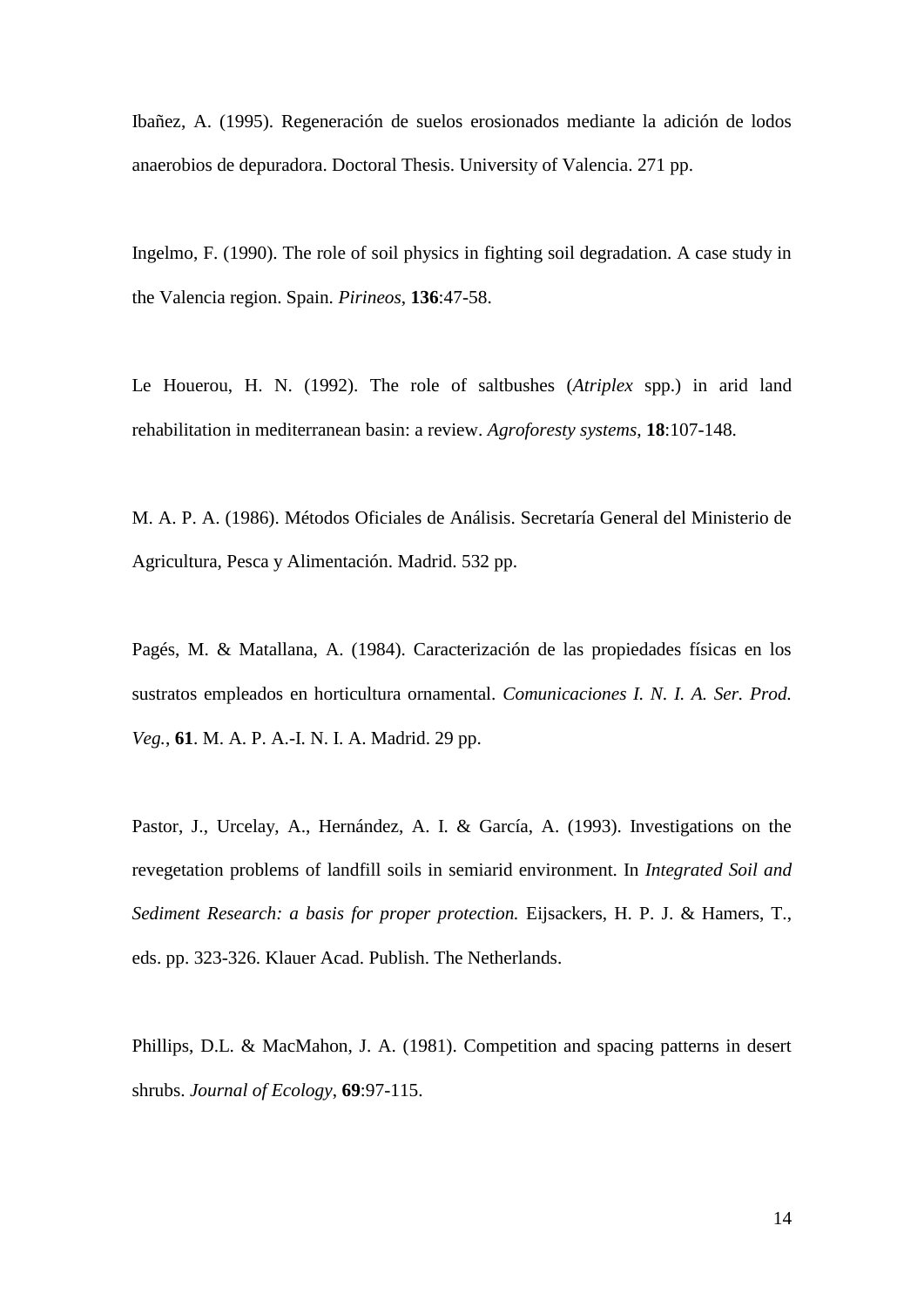Raviv, M., Chen, Y. & Inbar, Y. (1986). Peat and peat substitutes as growth media for container-grown plants. In *Developments in plant and soil sciences: The role of organic matter in moder agriculture*. Chen, Y. and Avnimelech, Y., eds. pp. 257-287. Martinus Nijhoff Publish. Dordrecht.

Roca, J. & Pomares, F. (1991). Prediction of available heavy metals by six chemical extractants in a sewage sludge-amended soil. *Commun. Soil. Sci. Plant Anal.*, **22**:2119- 2136.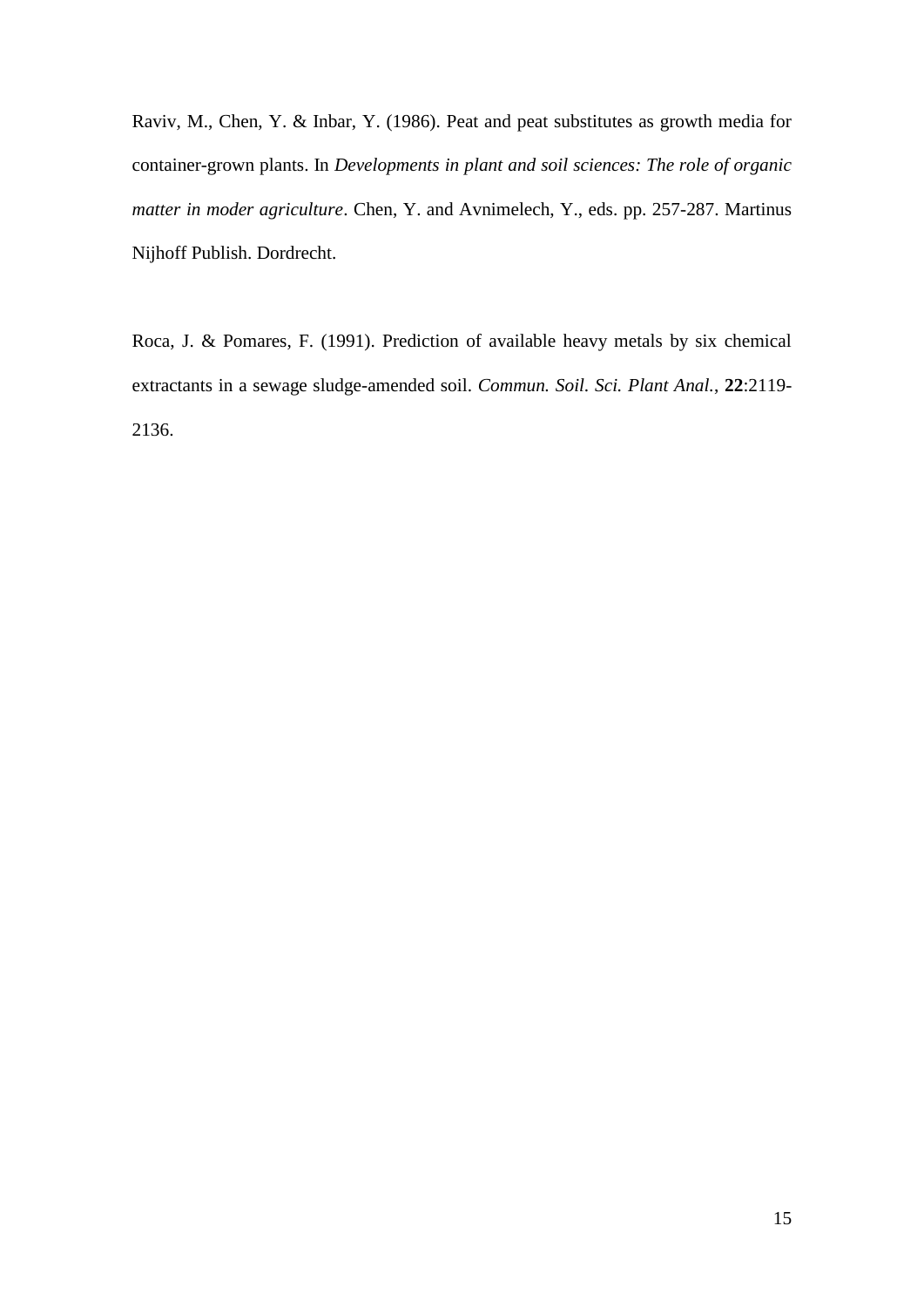|                | <b>Substrate Composition</b> | <b>Relative cost</b> |  |  |  |  |
|----------------|------------------------------|----------------------|--|--|--|--|
| S <sub>1</sub> | $0.25A+0.25B+0.5D$           | 71                   |  |  |  |  |
| S <sub>2</sub> | $0,25A+0,25C+0.5D$           | 80                   |  |  |  |  |
| S <sub>3</sub> | $0.25A+0.25B+0.25D+0.25F$    | 71                   |  |  |  |  |
| S <sub>4</sub> | $0.25A+0.25B+0.25D+0.25E$    | 60                   |  |  |  |  |
| S <sub>5</sub> | $0.25A+0.25C+0.25D+0.25F$    | 80                   |  |  |  |  |
| S <sub>6</sub> | $0.25A+0.25C+0.25D+0.25E$    | 68                   |  |  |  |  |
| S <sub>7</sub> | $0.25A+0.125B+0.125C+0.5D$   | 75                   |  |  |  |  |
| control        | $0.5A+0.5D$                  | 100                  |  |  |  |  |

Table 1. Composition of the substrates used in the study

A: Sphagnum moss peat; B: anaerobically-treated sewage sludge; C: matured MSW compost; D: uncomposted grape marc; E: uncomposted rice hull; F: uncomposted pine bark. All proportions are given in dry weight basis. Alternative substrates were made by replacing 50% of the peat content in the control by residual materials. All costs include 1000 ptas/ $m<sup>3</sup>$  for mixing up. 100% equals 5800 ptas/ $m<sup>3</sup>$ .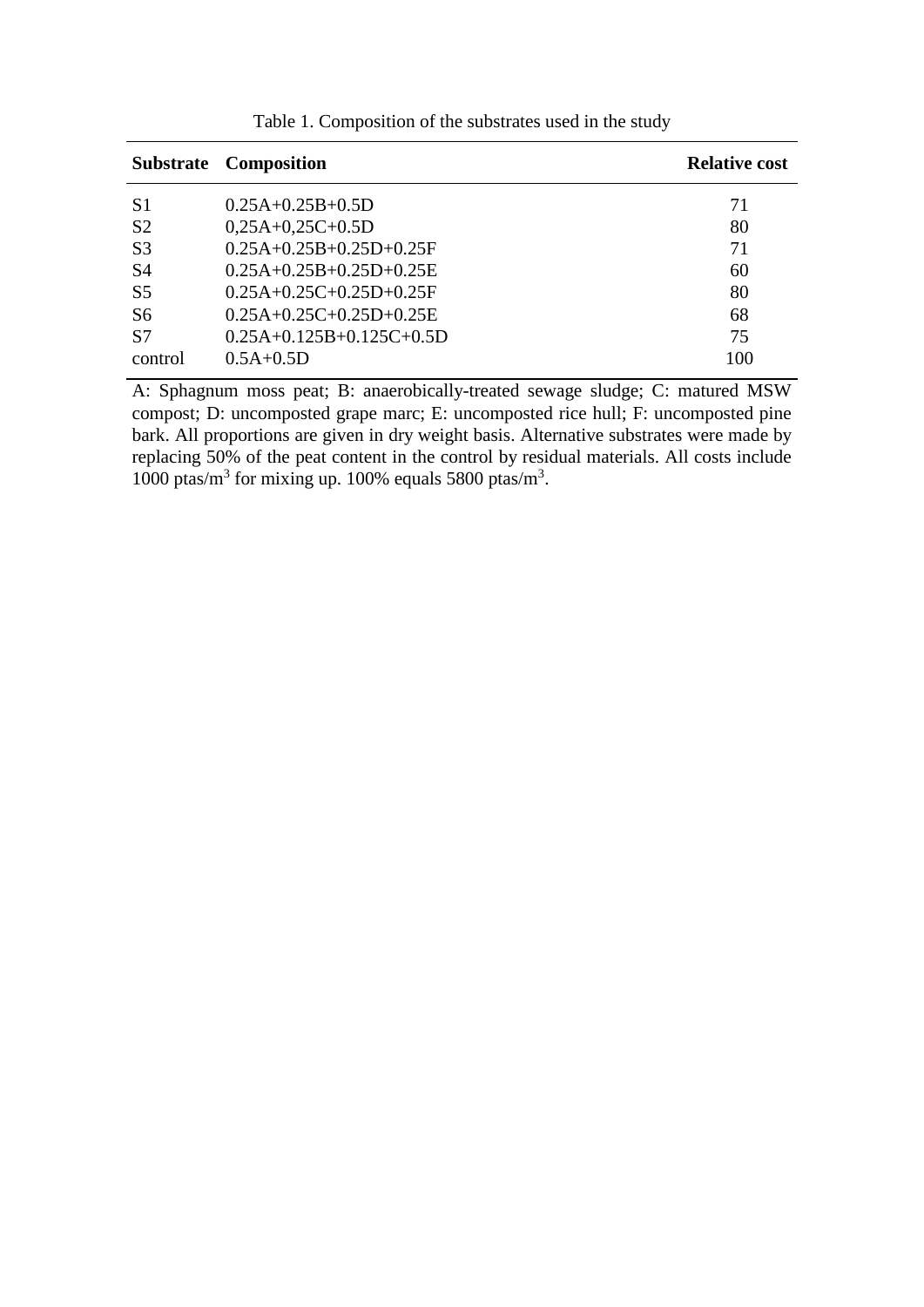| <b>Substrate</b> | <b>Particle Density</b><br>$(kg/m^3)$ | <b>Bulk Density</b><br>(kg/m <sup>3</sup> ) | <b>Porosity</b><br>$(\frac{6}{9} \text{ V})$ | <b>Airspace</b><br>$(\frac{6}{9} \text{ V/v})$ | <b>Easily Available</b><br>Water $(\% v/v)$ | <b>Water Buffering</b><br>Capacity $(\% v/v)$ | <b>Microporosity</b><br>$(\% \text{ v/v})$ |  |
|------------------|---------------------------------------|---------------------------------------------|----------------------------------------------|------------------------------------------------|---------------------------------------------|-----------------------------------------------|--------------------------------------------|--|
| S <sub>1</sub>   | $1760+98$                             | $275 \pm 26$                                | $84.8 \pm 2.3$                               | $31.3 \pm 6.1$                                 | $24.2 + 7.2$                                | $12.1 \pm 6.8$                                | $17.3 \pm 5.8$                             |  |
| S <sub>2</sub>   | $1650 \pm 56$                         | $203 \pm 34$                                | $87.7 \pm 2.5$                               | $31.9 \pm 6.4$                                 | $28.7 \pm 6.5$                              | $12.1 \pm 5.4$                                | $15.1 \pm 5.2$                             |  |
| S <sub>3</sub>   | $1745 \pm 83$                         | $278 + 51$                                  | $85.5 \pm 2.3$                               | $30.6 \pm 5.8$                                 | $22.4 \pm 7.8$                              | $12.5 \pm 6.9$                                | $20.1 \pm 6.3$                             |  |
| <b>S4</b>        | $1790 \pm 102$                        | $245 \pm 26$                                | $85.6 \pm 2.7$                               | $35.5 \pm 5.7$                                 | $21.6 \pm 3.5$                              | $11.3 \pm 6.1$                                | $17.4 \pm 5.4$                             |  |
| S <sub>5</sub>   | $1658 \pm 61$                         | $210\pm 29$                                 | $88.1 \pm 2.4$                               | $30.1 \pm 6.0$                                 | $27.0 \pm 6.9$                              | $14.1 \pm 6.7$                                | $16.0 \pm 5.8$                             |  |
| S <sub>6</sub>   | $1655 \pm 51$                         | $170 \pm 38$                                | $87.5 \pm 3.1$                               | $35.7 \pm 6.8$                                 | $25.5 \pm 6.5$                              | $12.5 \pm 5.2$                                | $13.8 + 4.1$                               |  |
| S7               | 1725±44                               | $258 \pm 31$                                | $86.3 \pm 2.4$                               | $29.3 \pm 5.6$                                 | $27.8 \pm 6.4$                              | $12.3 \pm 5.9$                                | $16.9 \pm 5.5$                             |  |
| control          | 1558±46                               | $140 \pm 24$                                | $89.8 \pm 2.6$                               | $34.8 \pm 6.4$                                 | $29.2 \pm 6.9$                              | $13.0 \pm 6.9$                                | $12.8 \pm 7.1$                             |  |

Table 2. Main hydrophysic characteristics of substrates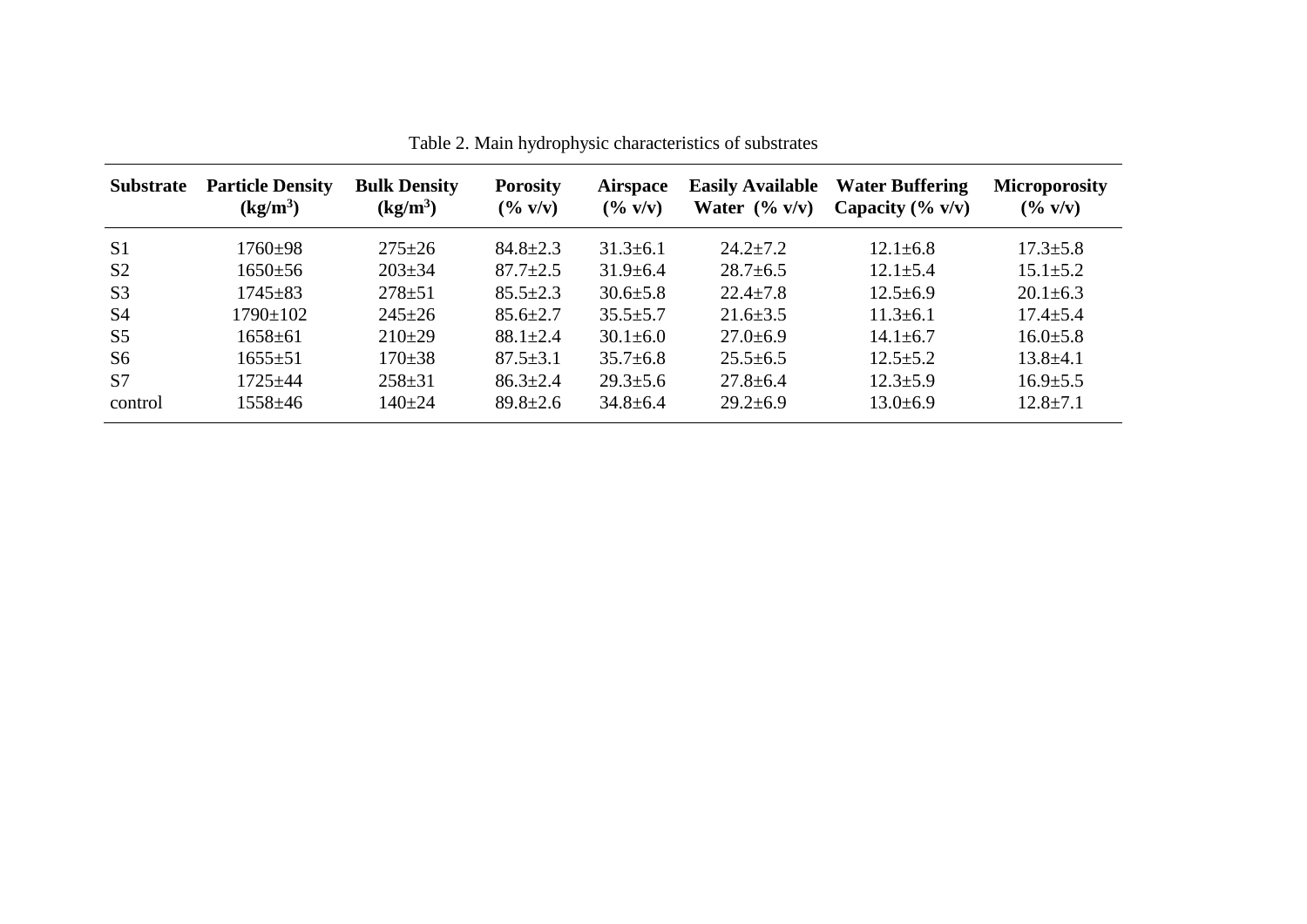| <b>Substrate</b> |      | <b>Saturation extracts</b>                  |                        | <b>Total contents</b>    |                           |  |  |
|------------------|------|---------------------------------------------|------------------------|--------------------------|---------------------------|--|--|
|                  | pH   | <b>Electrical</b><br>conductivity<br>(dS/m) | <b>Boron</b><br>(mg/l) | Organic<br>matter<br>(%) | <b>Nitrogen</b><br>$(\%)$ |  |  |
| S <sub>1</sub>   | 7.97 | 10.49                                       | 1.19                   | 64.1                     | 1.62                      |  |  |
| S <sub>2</sub>   | 7.75 | 8.14                                        | 1.12                   | 80.0                     | 2.05                      |  |  |
| S <sub>3</sub>   | 7.77 | 6.92                                        | 1.03                   | 64.2                     | 1.50                      |  |  |
| <b>S4</b>        | 7.80 | 9.24                                        | 1.39                   | 61.8                     | 1.62                      |  |  |
| S <sub>5</sub>   | 7.58 | 7.19                                        | 1.09                   | 79.3                     | 1.59                      |  |  |
| S <sub>6</sub>   | 8.12 | 8.13                                        | 1.26                   | 79.2                     | 1.79                      |  |  |
| S7               | 8.13 | 8.17                                        | 1.30                   | 71.4                     | 1.89                      |  |  |
| control          | 6.91 | 1.79                                        | 1.58                   | 88.5                     | 2.02                      |  |  |

| Table 3. Main analytical characteristics of substrates |
|--------------------------------------------------------|
|                                                        |

Total contents expressed in dry weight basis.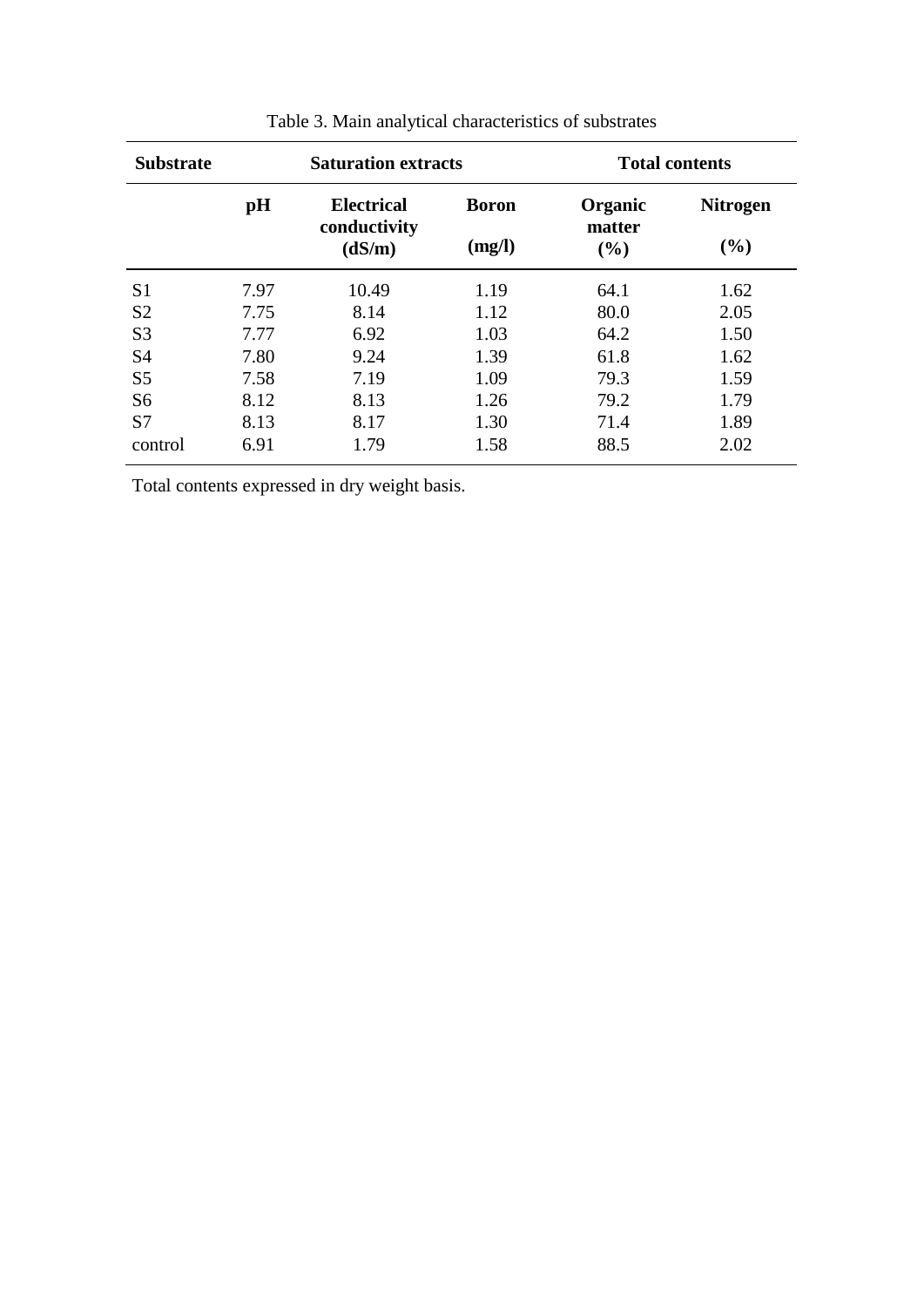| <b>Substrate</b> | C <sub>d</sub> | Cr   | Cu  | Ni   | Pb  | Zn   |
|------------------|----------------|------|-----|------|-----|------|
| S <sub>1</sub>   | 3.35           | 888  | 215 | 79.2 | 229 | 798  |
| S <sub>2</sub>   | 1.05           | 312  | 119 | 23.3 | 274 | 270  |
| S <sub>3</sub>   | 3.85           | 1013 | 216 | 91.3 | 245 | 927  |
| <b>S4</b>        | 4.05           | 1130 | 215 | 96.5 | 264 | 1020 |
| S <sub>5</sub>   | 1.15           | 261  | 105 | 22.2 | 143 | 227  |
| S <sub>6</sub>   | 1.40           | 444  | 132 | 34.4 | 179 | 384  |
| S7               | 1.45           | 414  | 123 | 39.8 | 110 | 366  |
| control          | 0.40           | 147  | 30  | 9.1  | 19  | 109  |

Table 4. Heavy metal content in substrates (mg/kg)

All results expressed in dry weight basis.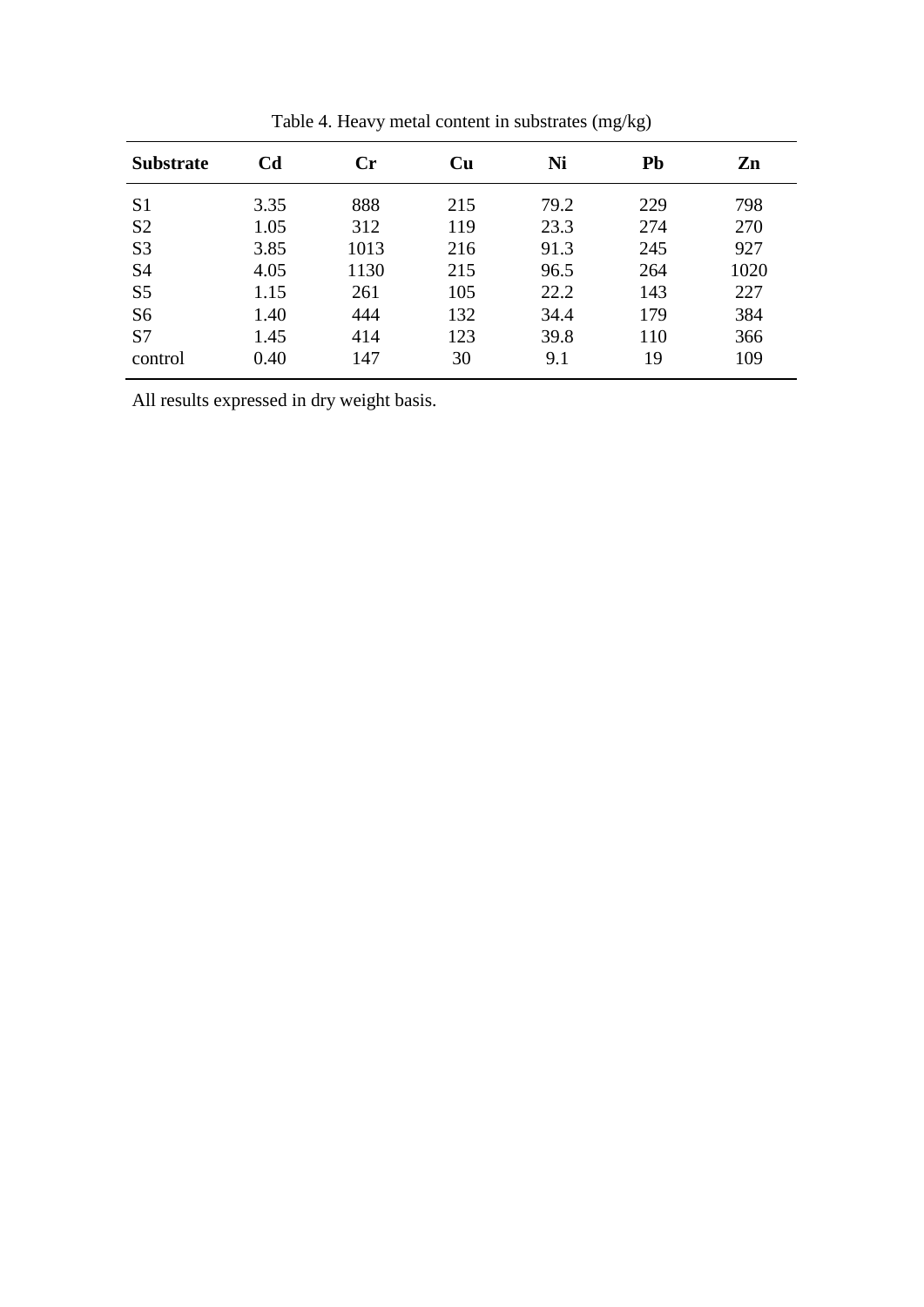| <b>Substrate</b> |                   | Final Height (cm) | $1st$ Quality Plants $(\% )$ |                          |                   |                    |  |
|------------------|-------------------|-------------------|------------------------------|--------------------------|-------------------|--------------------|--|
|                  | N. oleander       | C. sempervirens   |                              | R. officinalis           | R. officinalis    |                    |  |
|                  | Nursery I         | Nursery $\Pi$     | Nursery I                    | Nursery II               | Nursery I         | Nursery II         |  |
| S <sub>1</sub>   | 32.8ab            | 55.5ab            | 41.0e                        | 44.2c                    | 27.5 <sub>b</sub> | 27.8c              |  |
| S <sub>2</sub>   | 36.3c             | 54.0a             | 37.3a                        | 41.6b                    | 25.5 <sub>b</sub> | 23.0ab             |  |
| S <sub>3</sub>   | 30.7a             | 58.4bc            |                              |                          |                   |                    |  |
| S <sub>4</sub>   |                   |                   | 40.5de                       | 39.7ab                   | 26.3 <sub>b</sub> | 26.3bc             |  |
| S <sub>5</sub>   | 34.0 <sub>b</sub> | 55.1ab            |                              | $\overline{\phantom{a}}$ |                   |                    |  |
| S <sub>6</sub>   |                   |                   | 37.8ab                       | 38.9a                    | 23.0a             | 20.5a              |  |
| S7               | 34.4bc            | 57.0abc           | 39.1bc                       | 43.6c                    | 25.5 <sub>b</sub> | 26.3bc             |  |
| control          | 42.0 <sub>d</sub> | 59.6c             | 39.3cd                       | 44.7c                    | 27.3 <sub>b</sub> | 26.5 <sub>bc</sub> |  |

Table 5. Most relevant results regarding to substrates suitability: height and quality of three different plants on two comercial nurseries.

- : Substrate not tested.

Duncan´s Multiple Range Test: values in the same column followed by same letter are not significantly different at the 95% level of probability.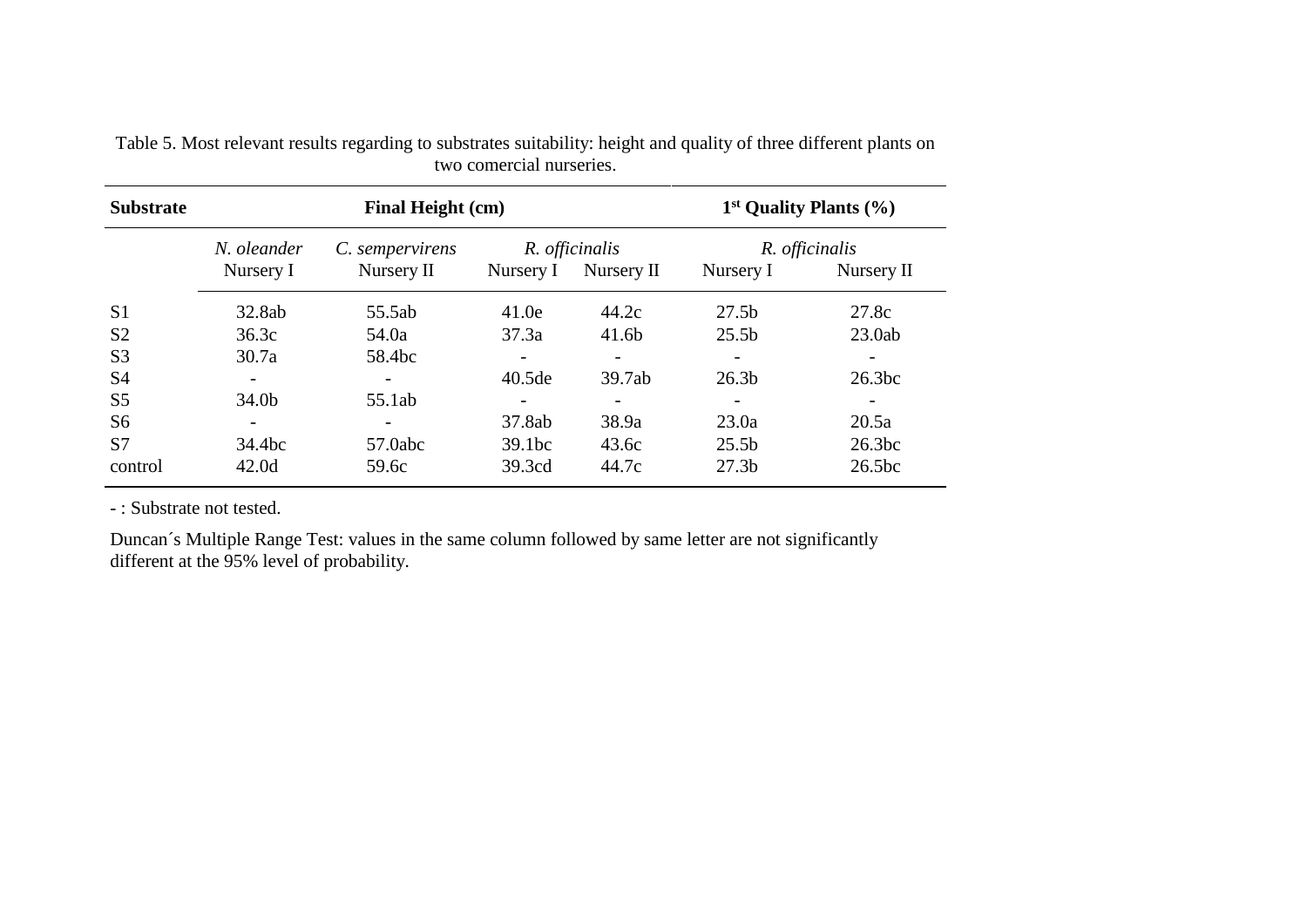|                         | Sewage sludge | <b>MSW</b> compost | <b>Control</b> |
|-------------------------|---------------|--------------------|----------------|
| Humic acids $(\%)$      | 0.30          | 0.53               | 0.26           |
| Organic N $(\%)$        | 0.37          | 0.26               | 0.18           |
| $N-NH4+ (mg/kg)$        | 55            | $\theta$           | $\Omega$       |
| $N-NO_3+N-NO_2$ (mg/kg) | 467           | 251                | 79             |
| $Cd$ (mg/kg)            | 2.26          | 0.487              | 0.601          |
| $Cr$ (mg/kg)            | 118           | 35.1               | 14.6           |
| Cu (mg/kg)              | 164.8         | 80.3               | 21.1           |
| $Ni$ (mg/kg)            | 40.2          | 13.9               | 6.94           |
| $Pb$ (mg/kg)            | 111.4         | 65.2               | 56.9           |
| $Zn$ (mg/kg)            | 554.5         | 199.5              | 75.5           |

Table 6. Main chemical characteristics of landfill soil after treatments

All results expressed in dry weight basis.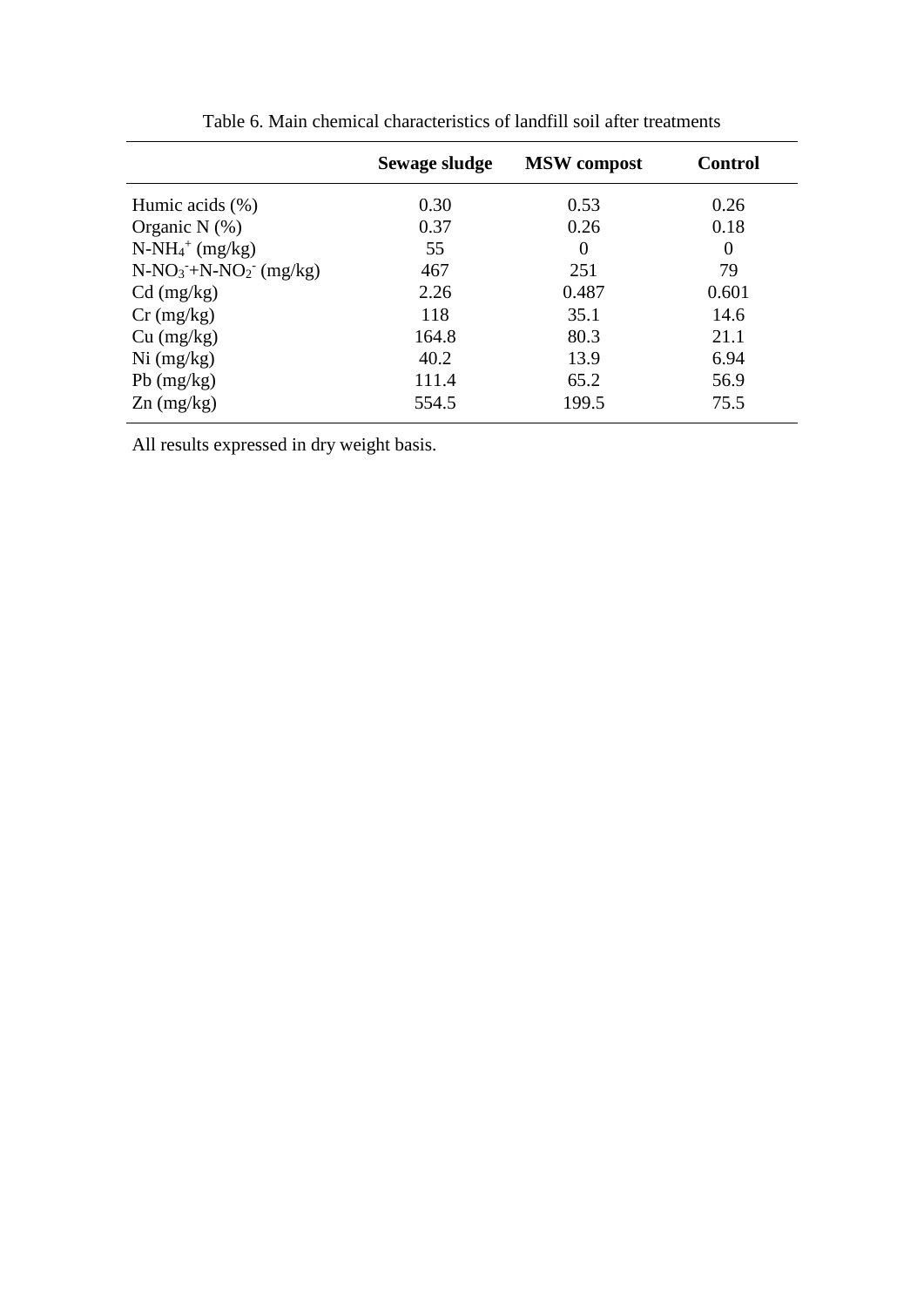| <b>Species</b>         | Sewage sludge |            |               | <b>MSW</b> compost | <b>Control</b> |            |  |
|------------------------|---------------|------------|---------------|--------------------|----------------|------------|--|
|                        | <b>plants</b> | % survival | <b>plants</b> | % survival         | <i>plants</i>  | % survival |  |
| Atriplex halimus       | 177           | 89.8       | 177           | 85.3               | 85             | 80.0       |  |
| Rosmarinus officinalis | 42            | 2.4        | 42            | 23.8               | 21             | 4.8        |  |
| Erica multiflora       | 49            | 2.0        | 49            | 10.2               | 23             | 4.3        |  |
| Rhamnus lycioides      | 48            | 4.2        | 45            | 26.7               | 21             | 23.8       |  |
| Coronilla juncea       | 37            | 16.2       | 29            | 34.5               | 11             | 81.8       |  |
| Coronilla vimminalis   | 22            | 40.9       | 20            | 70.0               | 12             | 66.7       |  |
| Tamarix africana       | 6             | 50.0       | 6             | 66.7               | 3              | 66.7       |  |
| Atriplex nummularia    | 42            | 40.5       | 31            | 38.7               | 19             | 26.3       |  |

Table 7. Number of plants and survival percentage of the bush plants introduced in the landfill, one year after treatments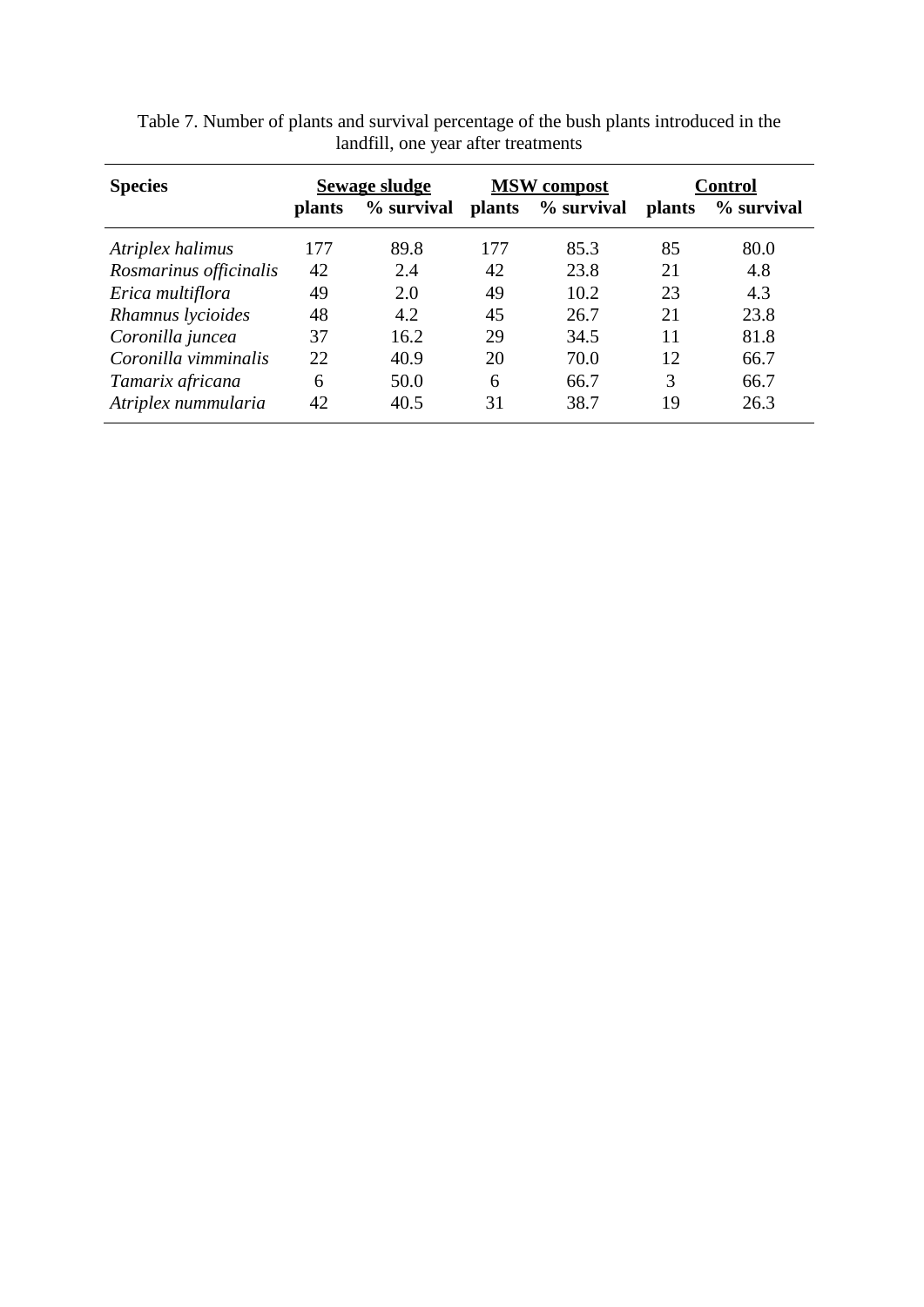| <b>Transectum</b> | <b>Sewage sludge</b> |               |       | <b>MSW</b> compost | <b>Control</b> |               |  |  |
|-------------------|----------------------|---------------|-------|--------------------|----------------|---------------|--|--|
|                   | Cover                | Height        | Cover | Height             | Cover          | Height        |  |  |
|                   | 33.0                 | $1.21 \pm 39$ | 42.6  | $1.45 \pm 28$      | 7.1            | $0.72 + 46$   |  |  |
|                   | 20.1                 | $0.90 \pm 48$ | 44.4  | $1.53 \pm 18$      | 35.2           | $1.32 + 40$   |  |  |
| 3                 | 15.5                 | $0.69 + 46$   | 29.5  | $1.10 + 47$        | 10.7           | $0.79 \pm 66$ |  |  |
| 4                 | 15.8                 | $0.74 \pm 59$ | 17.5  | $0.86{\pm}43$      | 1.2            | $0.38 + 71$   |  |  |
| Overall           | 211                  | $0.89 + 47$   | 33.5  | $1.24 + 32$        | 13.6           | $0.80{\pm}51$ |  |  |

Table 8. Cover (%) and height (cm±variation coefficient as percentage) of *Atriplex halimus* in the landfill (four horizontal transecta and three vertical treatments)